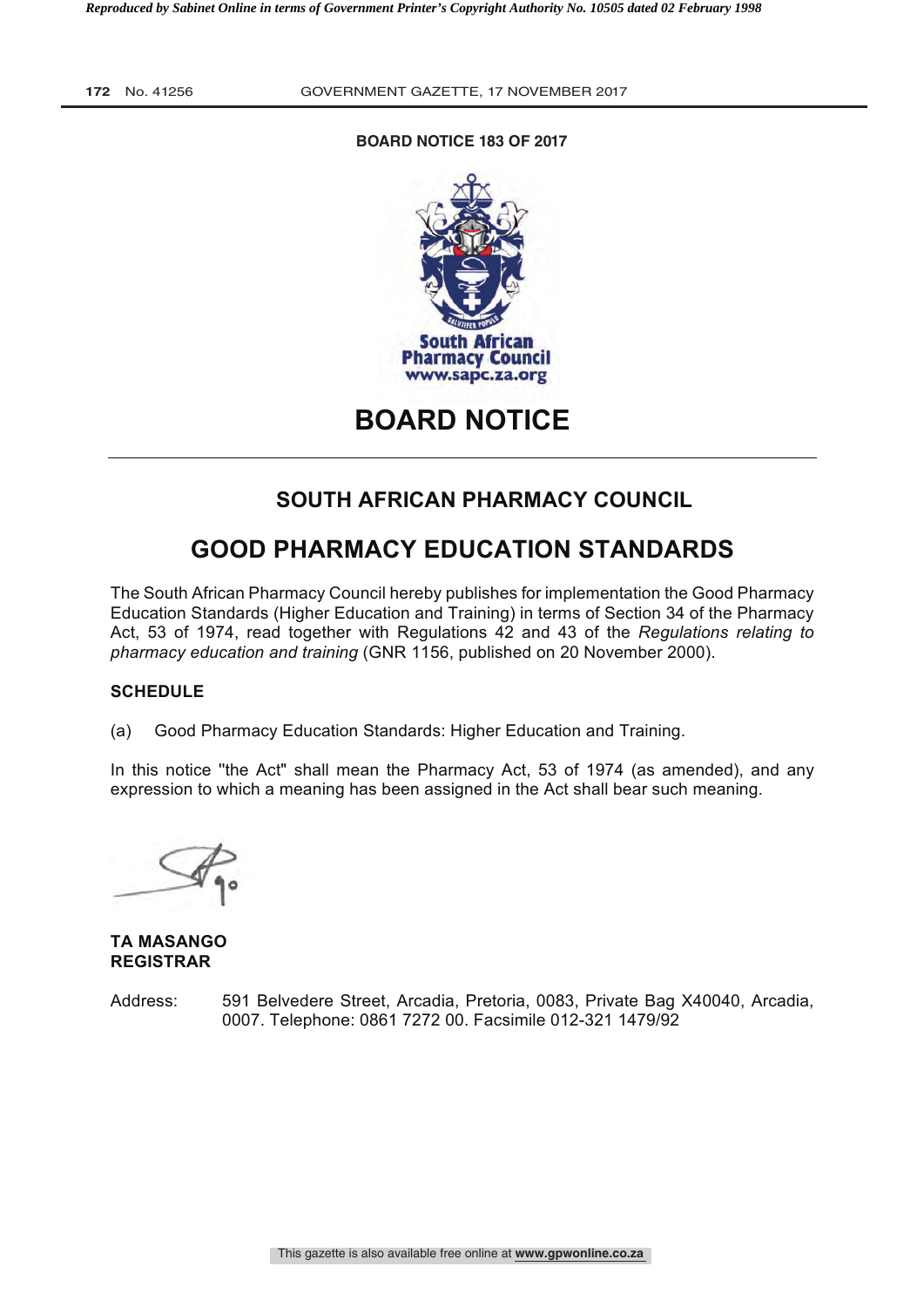

# **2017 GOOD PHARMACY EDUCATION STANDARDS**

**Higher Education and Training**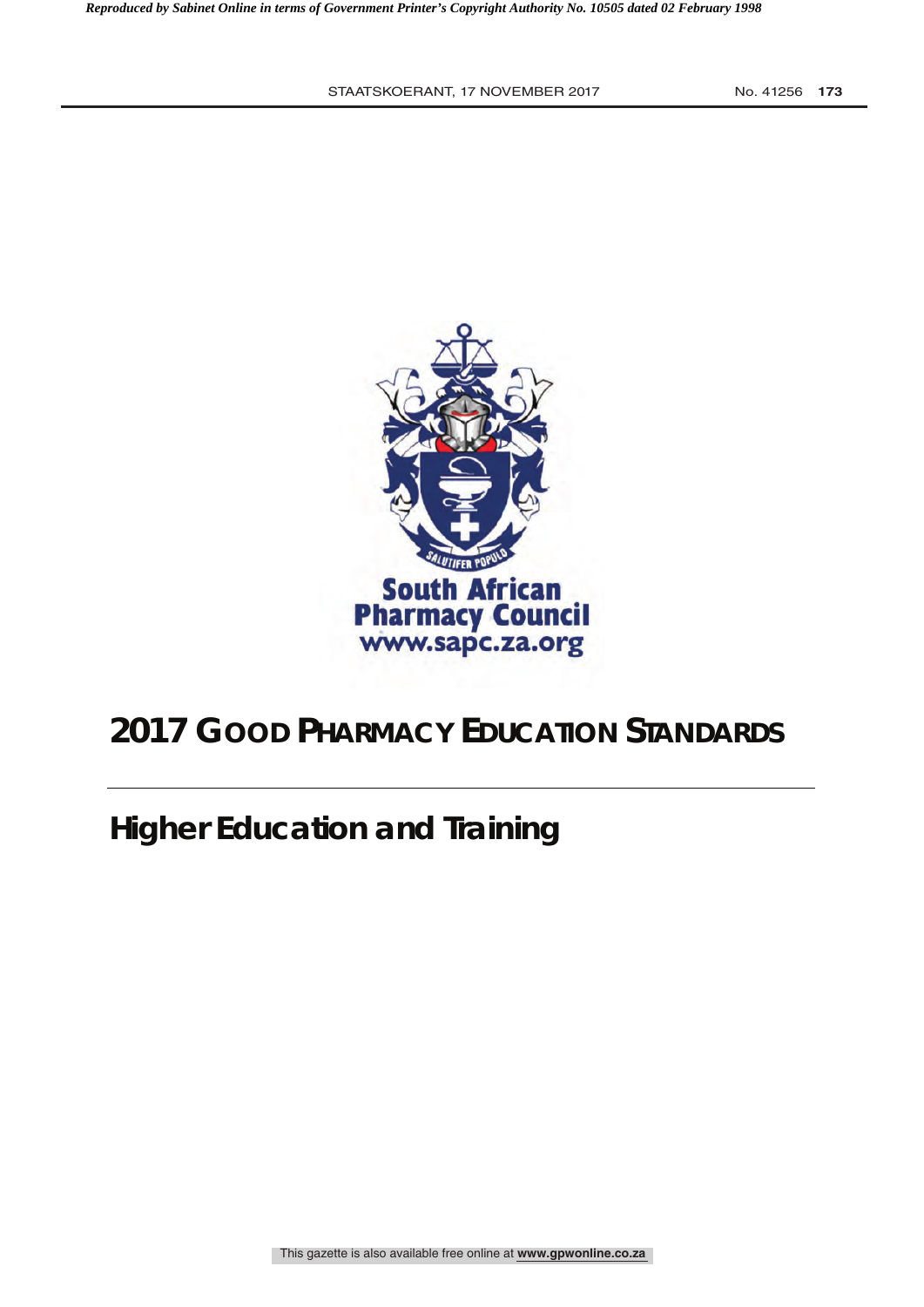# **CONTENTS**

| 1.  |                                                                              |  |
|-----|------------------------------------------------------------------------------|--|
| 1.1 |                                                                              |  |
| 1.2 |                                                                              |  |
|     |                                                                              |  |
| 2.  |                                                                              |  |
| 2.1 |                                                                              |  |
| 2.2 |                                                                              |  |
| 2.3 | MINIMUM STANDARDS FOR QUALIFICATIONS AND RESPONSIBILITIES OF HEAD OF SCHOOL9 |  |
| 3.  |                                                                              |  |
| 3.1 | MINIMUM STANDARDS FOR WORK-BASED LEARNING OF ALL CADRES OF PHARMACY STAFF    |  |
|     | REGISTRABLE UNDER THE PHARMACY ACT (PRACTICAL, WORK-BASED LEARNING,          |  |
|     |                                                                              |  |
| 3.2 |                                                                              |  |
| 3.3 | MINIMUM STANDARDS FOR ORGANISATIONAL AND ADMINISTRATIVE RELATIONSHIPS        |  |
|     | BETWEEN THE ORGANISATION AND ASSOCIATED HEALTHCARE FACILITIES 12             |  |
| 4.  | MINIMUM STANDARDS FOR FACILITIES AND FINANCIAL, HUMAN AND PHYSICAL           |  |
|     |                                                                              |  |
| 4.1 |                                                                              |  |
| 4.2 |                                                                              |  |
| 4.3 |                                                                              |  |
| 5.  |                                                                              |  |
|     |                                                                              |  |
| 5.1 | CURRICULAR GOALS, CONTENT, DESIGN, DEVELOPMENT AND DELIVERY 16               |  |
| 5.2 |                                                                              |  |
| 5.3 |                                                                              |  |
| 5.4 |                                                                              |  |
| 6.  |                                                                              |  |
|     |                                                                              |  |
| 6.1 | MINIMUM STANDARDS FOR STUDENT ADMISSION CRITERIA, POLICIES AND PROCEDURES 19 |  |
| 6.2 |                                                                              |  |
| 6.3 |                                                                              |  |
| 6.4 |                                                                              |  |
| 6.5 |                                                                              |  |
| 6.6 |                                                                              |  |
| 6.7 | MINIMUM STANDARDS FOR STUDENT APPEALS AND COMPLAINTS PROCEDURES21            |  |
| 6.8 |                                                                              |  |
| 7.  |                                                                              |  |
| 7.1 |                                                                              |  |
| 7.2 |                                                                              |  |
| 8.  |                                                                              |  |
| 8.1 |                                                                              |  |
|     |                                                                              |  |
|     | ADDENDUM 1: AN EXAMPLE OF SPACE REQUIREMENTS FOR A BPHARM PROGRAMME27        |  |
|     | ADDENDUM 2: CRITERIA FOR THE EVALUATION OF FOREIGN QUALIFICATIONS  30        |  |
|     | ADDENDUM 3: EXIT LEVEL OUTCOMES FOR THE QUALIFICATIONS IN PHARMACY  32       |  |
|     | ADDENDUM 4: REQUIREMENTS AND PROCEDURES OF COUNCIL FOR ACCREDITATION OF      |  |
|     | PROSPECTIVE PROVIDERS AND REACCREDITATION AND MONITORING OF CURRENT          |  |
|     |                                                                              |  |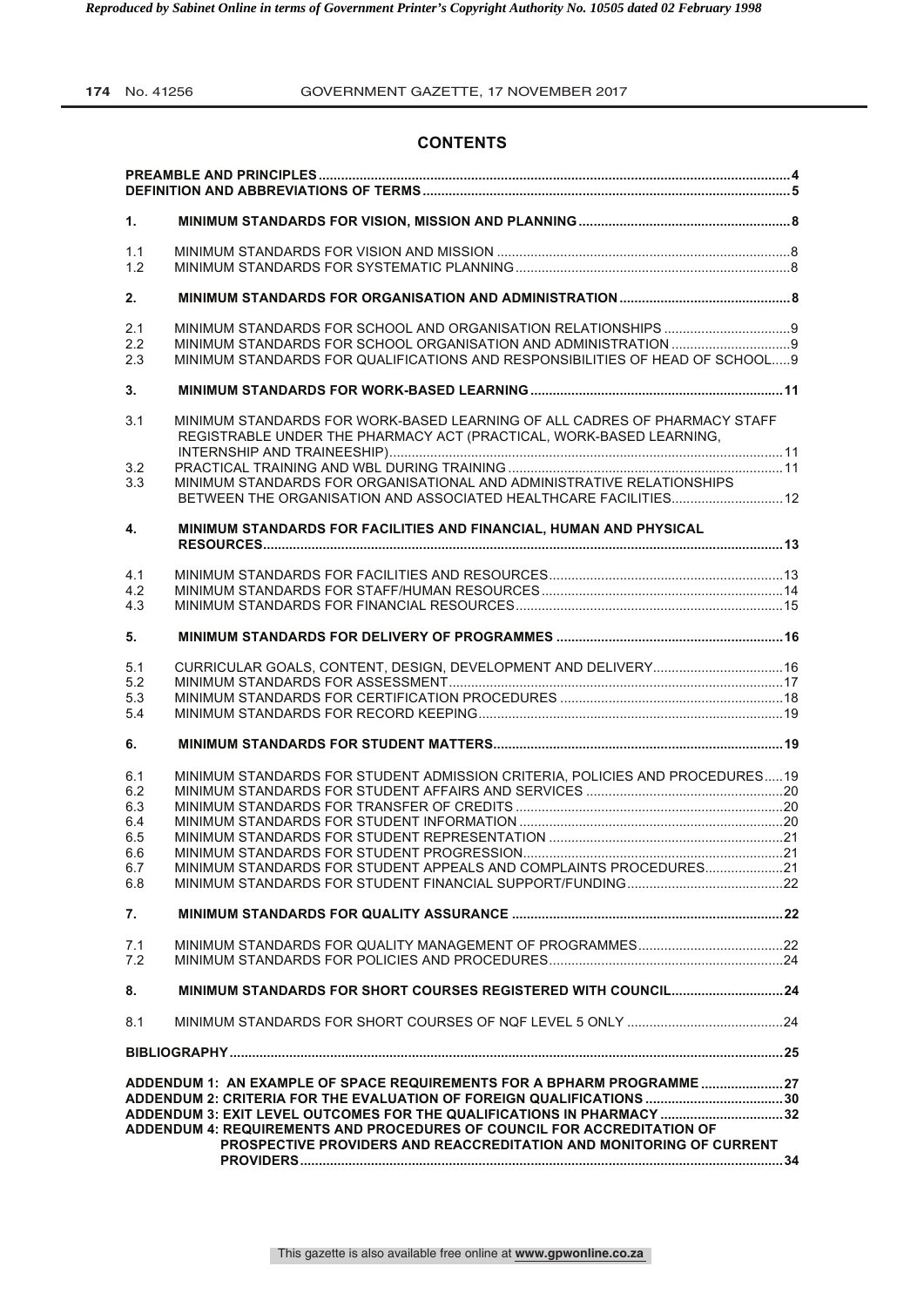SOUTH AFRICAN PHARMACY COUNCIL 2017 *GOOD PHARMACY EDUCATION STANDARDS (HET)*

# **PREAMBLE AND PRINCIPLES**

In terms of the Pharmacy Act (53 of 1974, Section 3), the South African Pharmacy Council (hereafter referred to as Council) is responsible for establishing, developing, maintaining and controlling universally acceptable standards in pharmaceutical education and training. Council implements the above responsibilities by developing scopes of practice and qualifications, accrediting providers and courses, quality assuring the delivery of the programmes, and ensuring consistency and quality across programmes.

Higher education and training in the South African context falls within the National Qualifications Framework (NQF) [*Government Gazette No. 30353*: The Higher Education Qualifications Framework (HEQF), the Higher Education Act, 1997 (Act No. 101 of 1997)]. The specific levels in the framework which apply to pharmacy education and training are:

- Level 5: Higher Certificate in Pharmacy Technical Support
- Level 6: Advanced Certificate in Pharmacy Technical Support
- Level 6: Diploma in Pharmacy Technical Support
- Level 8: Bachelor of Pharmacy (BPharm)
- Level 9: Professional Master of Pharmacy (MPharm)

Council's main responsibility is to protect, promote and maintain the health, safety and wellbeing of members of the public. The implementation of this responsibility is aligned with the relevant regulations.

The purpose of Good Pharmacy Education Standards (GPE) is to ensure quality pharmaceutical education in South Africa. GPE must prescribe excellence in education to ensure that pharmacists and pharmacy support staff practising in South Africa are equipped for the roles they have to undertake in practice and that their performance complies with the Exit Level Outcomes (ELOs) specified for the various qualifications. In complying with GPE, education and training providers will enable learners to achieve the desired level of competence.

The standards set out in this document provide benchmarks to guide the development, implementation and quality assurance of programmes leading to higher education and training (HET) qualifications in pharmacy. The main aim of a national set of standards, as mandated by the Council on Higher Education (CHE), is not to displace existing, internal means of quality control over qualifications, but to provide for an agreed matrix of benchmarks against which organisational assessment criteria and awards can be evaluated.

The standards which follow have been drawn up from the most up-to-date international standards to reflect these responsibilities. They are also in line with the policy on Good Pharmacy Education Practice of the International Pharmaceutical Federation (FIP), in collaboration with the World Health Organisation (WHO), which identified the 'eight star pharmacist' with the following roles and responsibilities:

- 1. Care giver
- 2. Decision-maker
- 3. Communicator
- 4. Leader
- 5. Manager
- 6. Lifelong learner
- 
- 7. Teacher<br>8. Researc **Researcher**

**Page 4 of 37**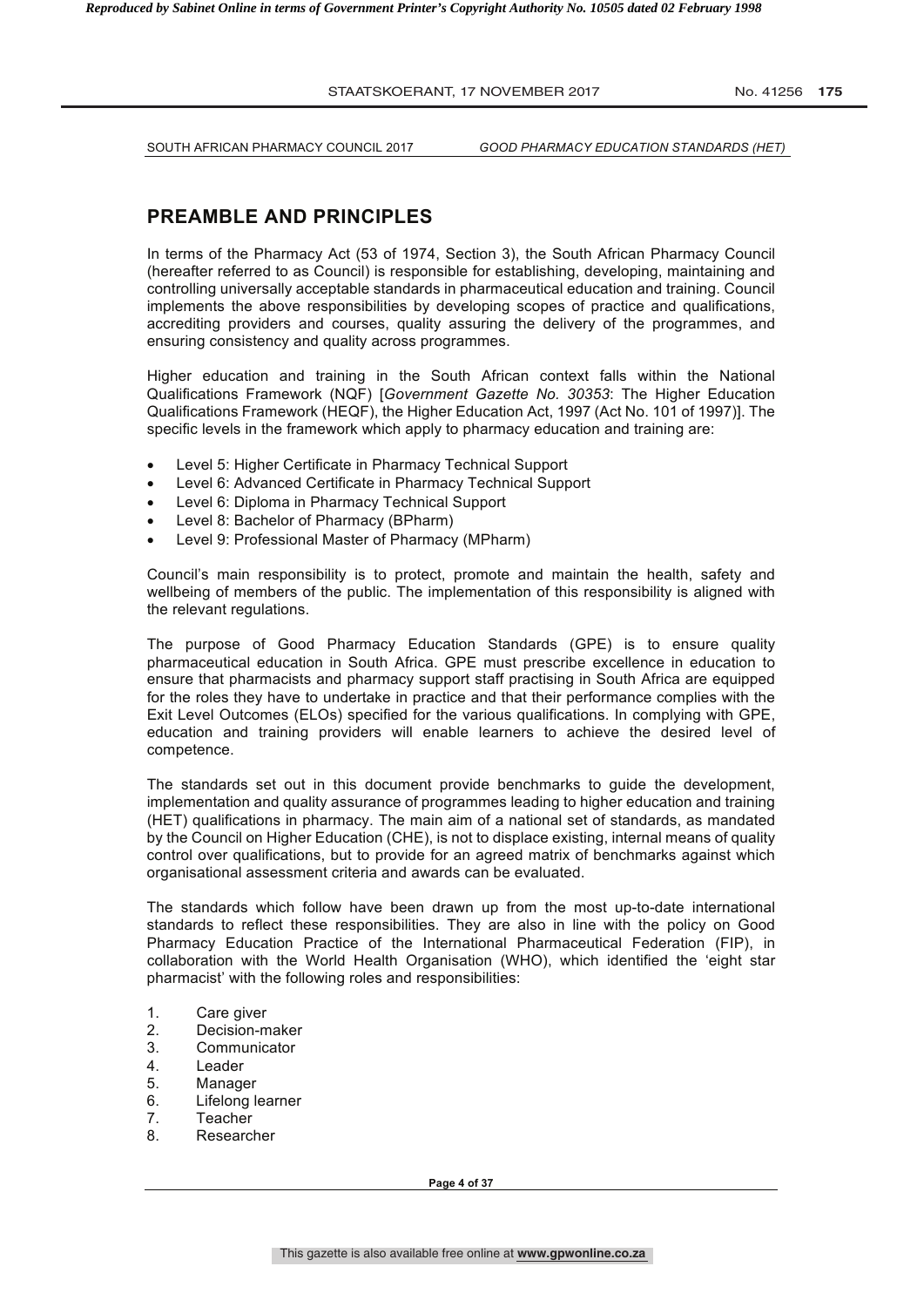j

**176** No. 41256 GOVERNMENT GAZETTE, 17 NOVEMBER 2017

SOUTH AFRICAN PHARMACY COUNCIL 2017 *GOOD PHARMACY EDUCATION STANDARDS (HET)*

GPE and other relevant standards which were identified and critically reviewed included those of Australia, New Zealand, Ireland (the Pharmacy Education and Accreditation Reviews (PEARs) project), United Kingdom (General Pharmaceutical Council and General Medical Council – Tomorrow's Doctors), United States of America (Accreditation Council for Pharmaceutical Education), Egypt, India and South Africa.

The GPE applies to existing and new programmes and additional sites for presentation.

# **DEFINITION AND ABBREVIATIONS OF TERMS**

**Accreditation:** means the certification, usually for a particular period of time, of a person, a body or an institution as having the capacity to fulfil a particular function in the quality assurance system set up by the Council.

**Act:** means the Pharmacy Act, 53 of 1974.

**Approval:** means the certification, usually for a particular period of time, of a person, a body or an institution as having the capacity, in terms of the criteria determined and published by Council, to deliver a learning programme which culminates in pharmacy-related and registered National Qualifications Framework (NQF) standards or qualifications. Council shall, in terms of the Act, approve providers that are accredited by another Education and Training Quality Assurance (ETQA) body approved by relevant legislation.

**Assessment:** means the process of collecting evidence of students' work to measure and make judgments about the achievement or non-achievement of specified standards and/or qualifications.

**Assessor:** means a person qualified to assess academic performance of students against specified pharmacy-related standards and qualifications and includes persons registered as such with the Council.

**Certificate of approval:** means, in the case of a provider, a certificate issued by Council to a person or institution that complies with the criteria determined and published by Council for the approval of providers; in the case of a tutor, a certificate issued by Council to a person approved as a tutor in terms of the *Regulations relating to pharmacy education and training*; and in the case of pharmacy premises, a certificate issued by Council to a pharmacy approved in terms of regulation 36 of the *Regulations relating to pharmacy education and training*. **Council:** means the South African Pharmacy Council.

**Credit accumulation<sup>1</sup> :** means the process whereby learners are able to register learning outcomes achieved in one programme at one date and have them counted towards the full programme at a later date.

Credit transfer<sup>2</sup>: means the process whereby learners are able to register learning outcomes achieved in one programme at one date and have them counted towards another programme at a later date.

<sup>1</sup> *Note: In a full credit accumulation and transfer (CAT) system the above two processes are integrated so that a credit which is accumulated within one subsystem may first have been transferred from another subsystem. DHET and CHE apply some limitations to these processes.*

<sup>2</sup> *Note: In a full credit accumulation and transfer (CAT) system the above two processes are integrated so that a credit which is accumulated within one subsystem may first have been transferred from another subsystem. DHET and CHE apply some limitations to these processes.*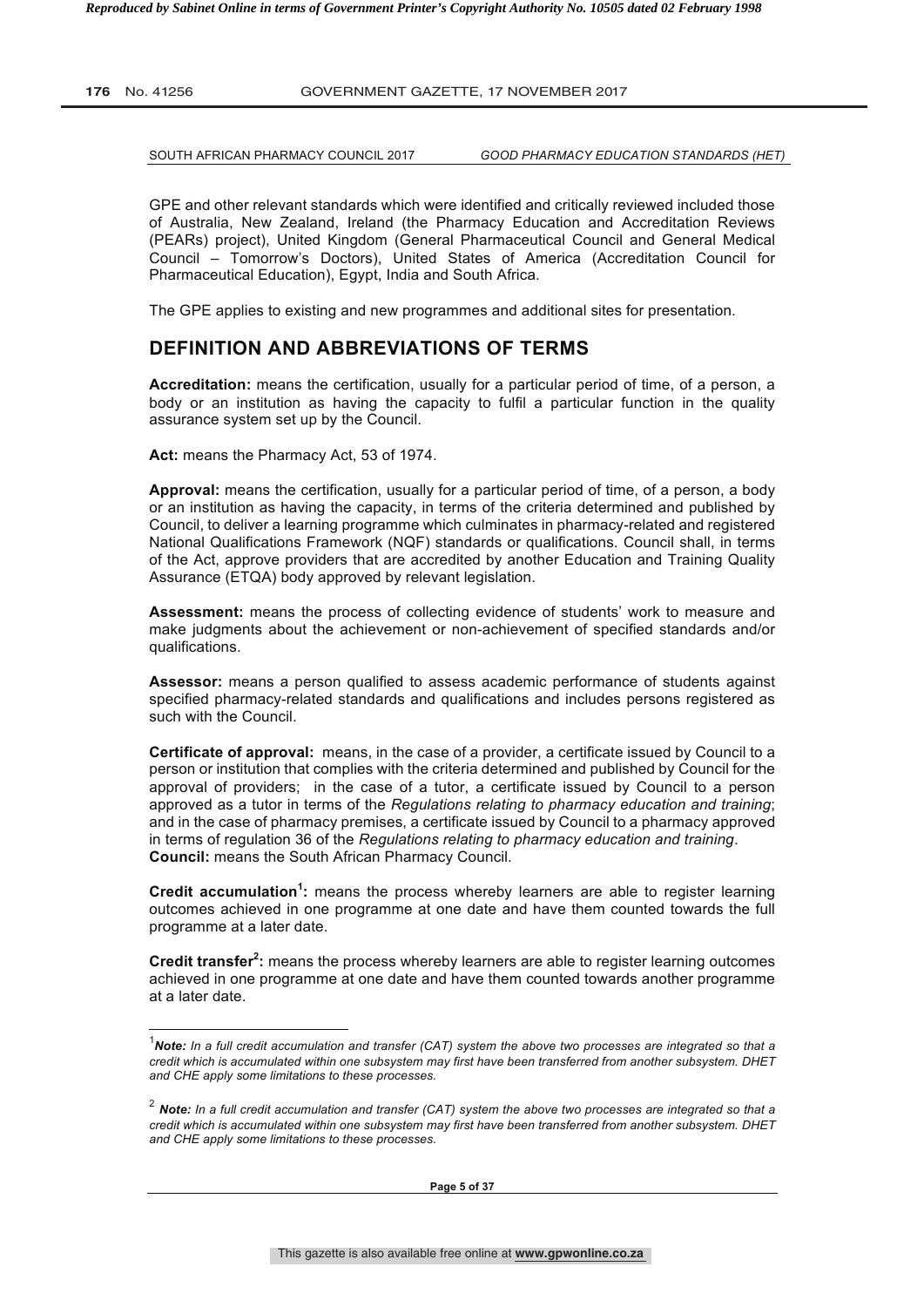**CHE:** means the Council on Higher Education.

**DHET:** means the Department of Higher Education and Training.

**Exit level outcome (ELO):** means the education and training outcomes prescribed in annexures to the regulations for the various categories of persons, for purposes of registration in terms of the Act.

**Full-time equivalent:** means a measure applied to calculate student numbers.

**GCP:** means Good Clinical Practice.

**GMP:** means Good Manufacturing Practice as published by the South African Health Products Regulatory Agency (SAHPRA – formerly known as MCC, the Medicines Control Council – from time to time.

**GPE:** means Good Pharmacy Education Standards.

**GPP:** means Rules Relating to Good Pharmacy Practice (GPP) herein referred to as 'rules'.

**GWP:** means rules and guidelines to Good Wholesale Practice.

**GDP:** means rules and guidelines to Good Distribution Practice.

**HET Provider:** means a provider of Higher Education and Training (may be public or private sector).

**Institution**: means universities, organisations, private higher education institutions.

**Moderator:** means a person qualified to moderate academic performance of students against specified pharmacy-related standards and qualifications and includes persons registered as such with the Council.

**Monitoring:** means the continuous process to review quality. Monitoring has a formative emphasis. Feedback from the monitoring process will incorporate recommendations and thus contribute directly to quality improvement. Monitoring can take place through scheduled or unscheduled site visits.

**NQF:** means the National Qualifications Framework.

**Pharmacist:** means a natural person registered as such in terms of the Act.

**Pharmacist Intern:** means a natural person registered as such in terms of the Act.

**Pharmacy Student:** means a natural person registered as such in terms of the Act.

**Pharmacy Technician:** means a natural person registered as such in terms of the Act.

**Pharmacy Technician Trainee:** means a natural person undertaking training as a learner at Level 6.

**PQM:** means Programme and Qualification Mix.

**Primary Focus:** means the activity or objective within the pharmacy sector upon which an institution or body concentrates its efforts.

**Page 6 of 37**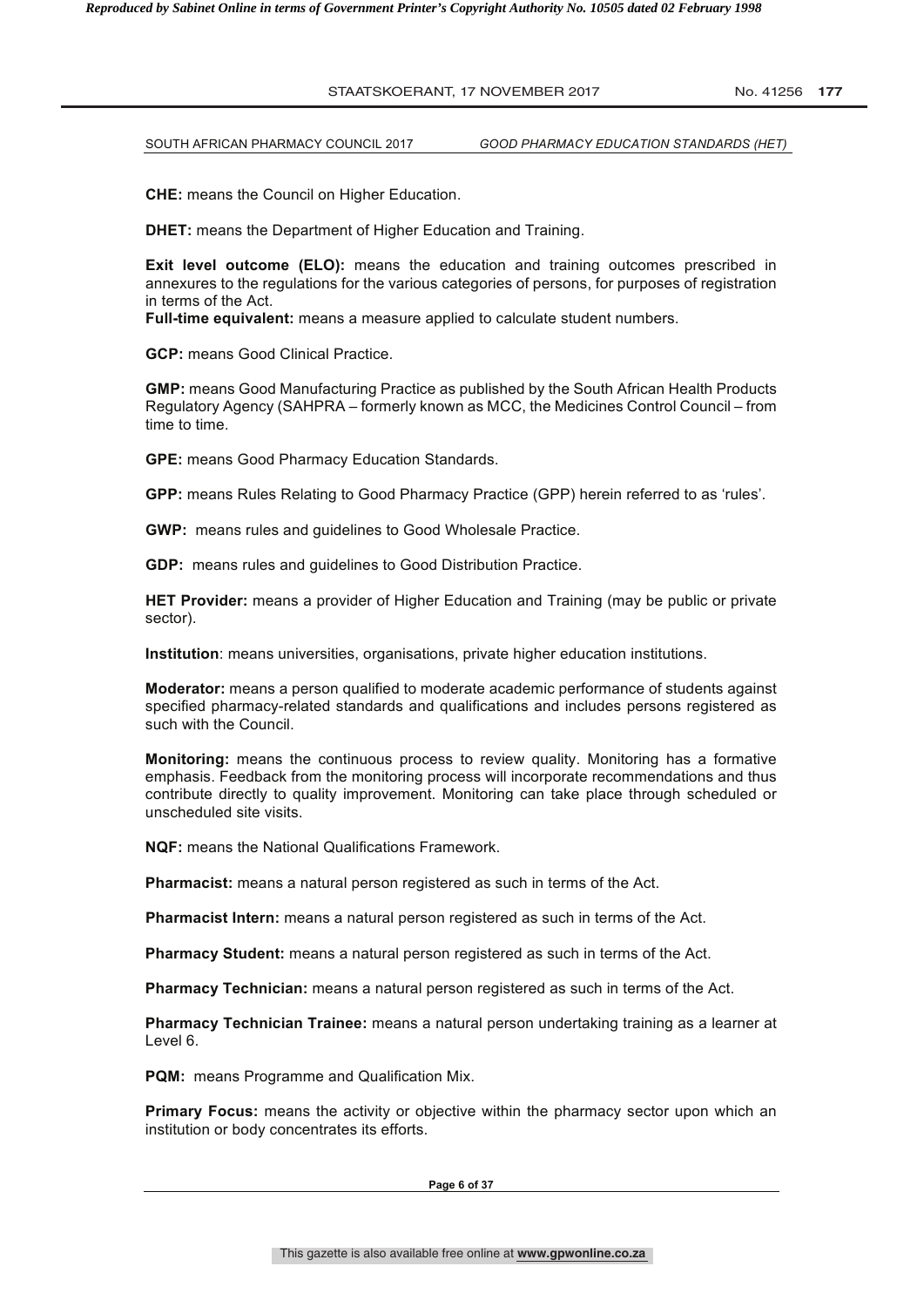SOUTH AFRICAN PHARMACY COUNCIL 2017 *GOOD PHARMACY EDUCATION STANDARDS (HET)*

**Provider:** means a provider accredited/approved by Council to deliver learning programmes which culminate in pharmacy-related standards or qualifications and which manages the assessment thereof.

**Regulations:** means the *Regulations relating to pharmacy education and training* made in terms of the Act, published under Government Notice No. R.1156 of 20 November 2000.

**School:** means the unit within an organisation which is responsible for pharmacy education and training, whether it is a formal 'school' or not.

**Senior Lecturer Equivalent:** means a measure applied to calculate staffing requirements. **SOP:** means standard operating procedure.

**Supervisor:** means the person who is designated to supervise a learner during a period of work-based learning at a specific site.

**Tutor:** means a pharmacist, approved and registered as such by Council, to supervise the internship of a pharmacist intern or the traineeship of pharmacy support personnel as determined by Council from time to time.

**Work-Based Learning (WBL)** means the working in a pharmacy by a pharmacy technician (student), under the direct personal supervision of a tutor at a pharmacy approved by Council for purposes of such training.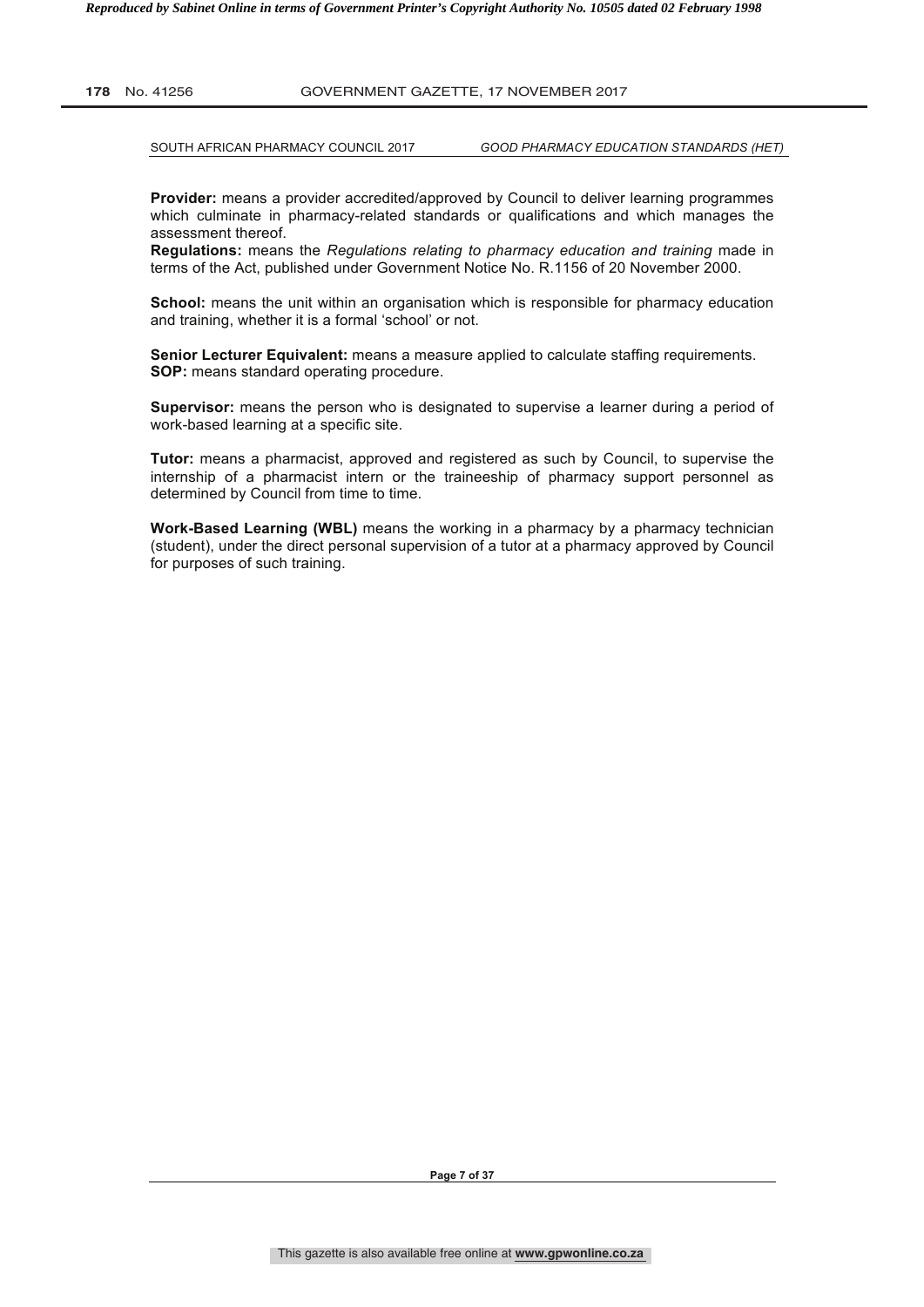# **1. MINIMUM STANDARDS FOR VISION, MISSION AND PLANNING**

#### **INTRODUCTION**

The purpose of these standards is to ensure that a school's professional qualifications are backed by a clearly articulated vision and mission and that a strategic planning and evaluation process is used to measure the achievement of the relevant objectives.

#### **MINIMUM STANDARDS FOR VISION AND MISSION**

The school must have a published statement of its vision and mission in the areas of education, research, service, professional practice and community engagement. The following matters must be covered in the statement:

- (a) A fundamental commitment to the preparation of students for the practice of pharmacy, with provision for entry-level competencies necessary for the delivery of pharmaceutical care and public safety in any healthcare setting. It is formulated within the context of a stated policy of ethics.
- (b) Alignment with the profession's vision for practice, research, and education.
- (c) A commitment to participate with other stakeholders in the development of new and improved practice models.
- (d) The development of pharmacy graduates who are trained to provide patient care services in a team with other health professionals.
- (e) A basis for strategic planning.

# **MINIMUM STANDARDS FOR SYSTEMATIC PLANNING**

- (a) The school must develop, implement, and revise strategic plans to facilitate progress in the achievement of its mission, goals and objectives according to the processes/timelines of the institution.
- (b) Strategic plans must be developed through an inclusive process that solicits input and review from and by students, staff, alumni and other stakeholders.
- (c) Strategic plans must be in line with and have the support of the institution's administration.
- (d) Strategic plans must include appropriate goals, objectives and strategies.
- (e) The school must establish and implement ongoing mechanisms for monitoring, evaluating and documenting progress in achieving the goals and objectives of the strategic plan. Strategic plans must be supported by annual operational plans to enable tracking of progress.

# **2. MINIMUM STANDARDS FOR ORGANISATION AND ADMINISTRATION**

# **INTRODUCTION**

The purpose of these standards is to ensure that a school's organisation and support within the institutional structure, its relationships with other organisations and external practice and research entities, and its internal organisation, leadership, and

**Page 8 of 37**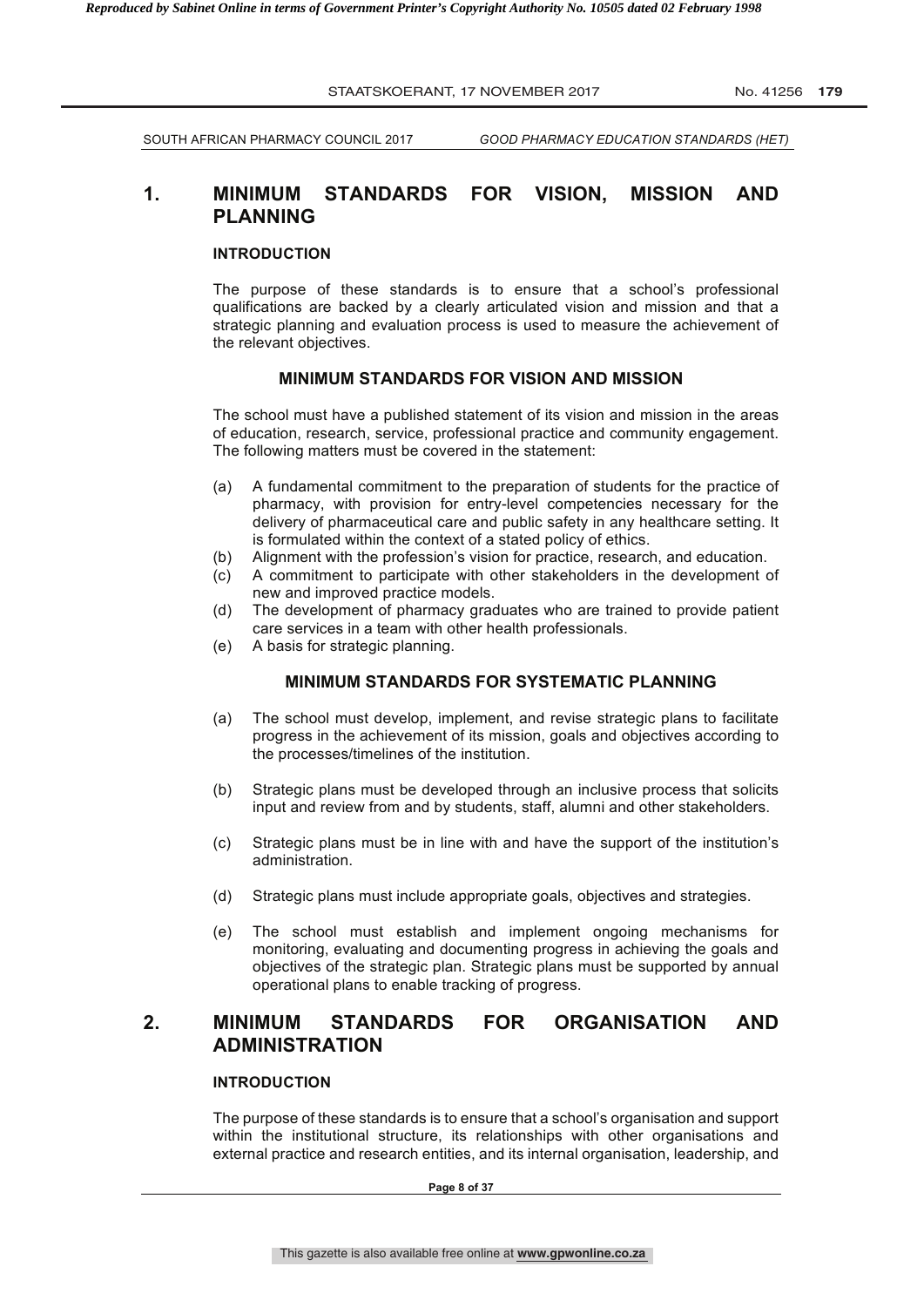SOUTH AFRICAN PHARMACY COUNCIL 2017 *GOOD PHARMACY EDUCATION STANDARDS (HET)*

governance, are developed and function in a manner that fosters the school's mission and goals.

# **MINIMUM STANDARDS FOR SCHOOL AND ORGANISATION RELATIONSHIPS**

- (a) The school must function at an appropriate level of autonomy within the institution.
- (b) Responsibility and authority for administration of the professional aspects of the programmes in pharmacy, including specialisations where appropriate, must be vested in the school.
- (c) The definition and delivery of curricula are a responsibility of the school within the framework of organisational policies and authorities.
- (d) The school may encourage and promote postgraduate study according to the PQM.

Within institutional policies, responsibility and authority for administration of pharmacy programmes, including curriculum development and delivery in line with the scopes of practice and respective ELOs established by Council, must be vested in the school to ensure appropriate autonomy.

# **MINIMUM STANDARDS FOR SCHOOL ORGANISATION AND ADMINISTRATION**

- (a) The school must be organised and staffed to facilitate the accomplishment of its mission and goals. It must have defined lines of authority and responsibility, foster organisational unit development and collegiality, and allocate resources appropriately.
- (b) The school must have an organogram which clearly defines units and lines of management and communication.
- (c) The school must be organised in a manner which facilitates the accomplishment of its overall mission, promotes the goals and objectives of the programmes in pharmacy and pharmacy disciplines, and uses resources effectively.
- (d) The administrative structure must provide for a head (see section 2.4 below), who has ready access to the senior officials charged with final responsibility for the school.
- (e) The organisational and administrative structure of the school must clearly identify lines of responsibility as well as evidence of mutual understanding and agreement among members of staff and the head on the mission, goals and objectives of the school, as well as evidence of acceptance of the responsibilities necessary for their achievement.

# **MINIMUM STANDARDS FOR QUALIFICATIONS AND RESPONSIBILITIES OF HEAD OF SCHOOL**

# **2.1.1 Qualifications of the head**

- The head must be qualified to provide leadership in pharmacy professional education and practice, including research, scholarly activities and service.
- They must unite and inspire administrators, faculty, staff, mentors and students toward achievement of the mission and goals.

**Page 9 of 37**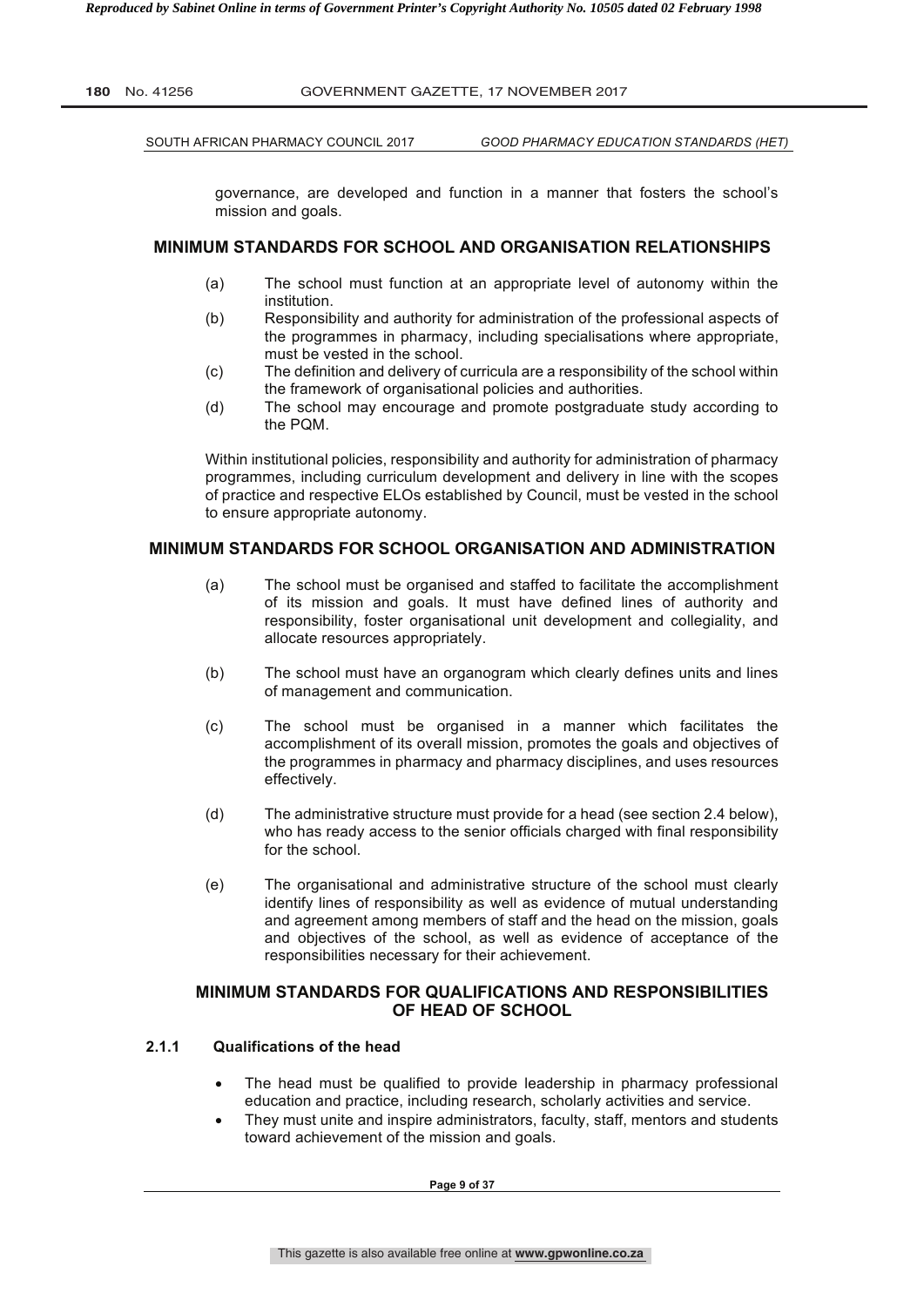STAATSKOERANT, 17 NOVEMBER 2017 No. 41256 181 SOUTH AFRICAN PHARMACY COUNCIL 2017 *GOOD PHARMACY EDUCATION STANDARDS (HET)*

Extra Qualifications:

- Undergraduate pharmacy qualification enabling registration with Council as a pharmacist, for example, the Bachelor of Pharmacy (BPharm), plus a relevant postgraduate qualification.
- Registration as a pharmacist with Council.

#### **2.1.2 Functions and responsibilities of the head**

- (a) The head is:
	- (i) the chief administrative and academic officer of the school and must have direct access to the institution's management at the highest level
	- (ii) the pharmacist responsible for ensuring that all accreditation requirements of Council are met
	- (iii) expected to demonstrate progressive, constructive, academic and professional leadership.
- (b) Together with the institution and members of staff the head is responsible for the:
	- (i) development of the mission statement and strategic plans
	- (ii) recruitment, retention and development of a competent body of staff
	- (iii) development, implementation, evaluation and enhancement of the educational, research and service programmes
	- (iv) selection, initiation, implementation and maintenance of programmes for the recruitment, admission and qualification of students
	- (v) establishment and implementation of standards for quality assurance, academic performance and progression
	- (vi) monitoring, evaluation, and improvement of staff and student performance
	- (vii) resource acquisition, allocation, management and control
	- (viii) preparation, compilation, presentation and publication of reports
	- (ix) maintenance of the visibility of the school both on campus and to external constituencies
	- (x) submission of data and information, required by Council, in the prescribed format.
- (c) To accomplish these responsibilities, the head must have the assistance and full support of the administrative leaders of the institution and the school's organisational units and adequate staff support.
- (d) In instances where the head is assigned other substantial administrative responsibilities within the institution, arrangements for additional administrative support to the office of the head must be made to ensure effective administration of the affairs of the school.
- (e) The head is responsible for compliance with Council's accreditation standards, policies, and procedures. In the event that remedial action is required to bring the school into compliance, the head must take the necessary steps to ensure compliance in a timely and efficient manner, including seeking advice from and consulting with Council as needed.

**Page 10 of 37**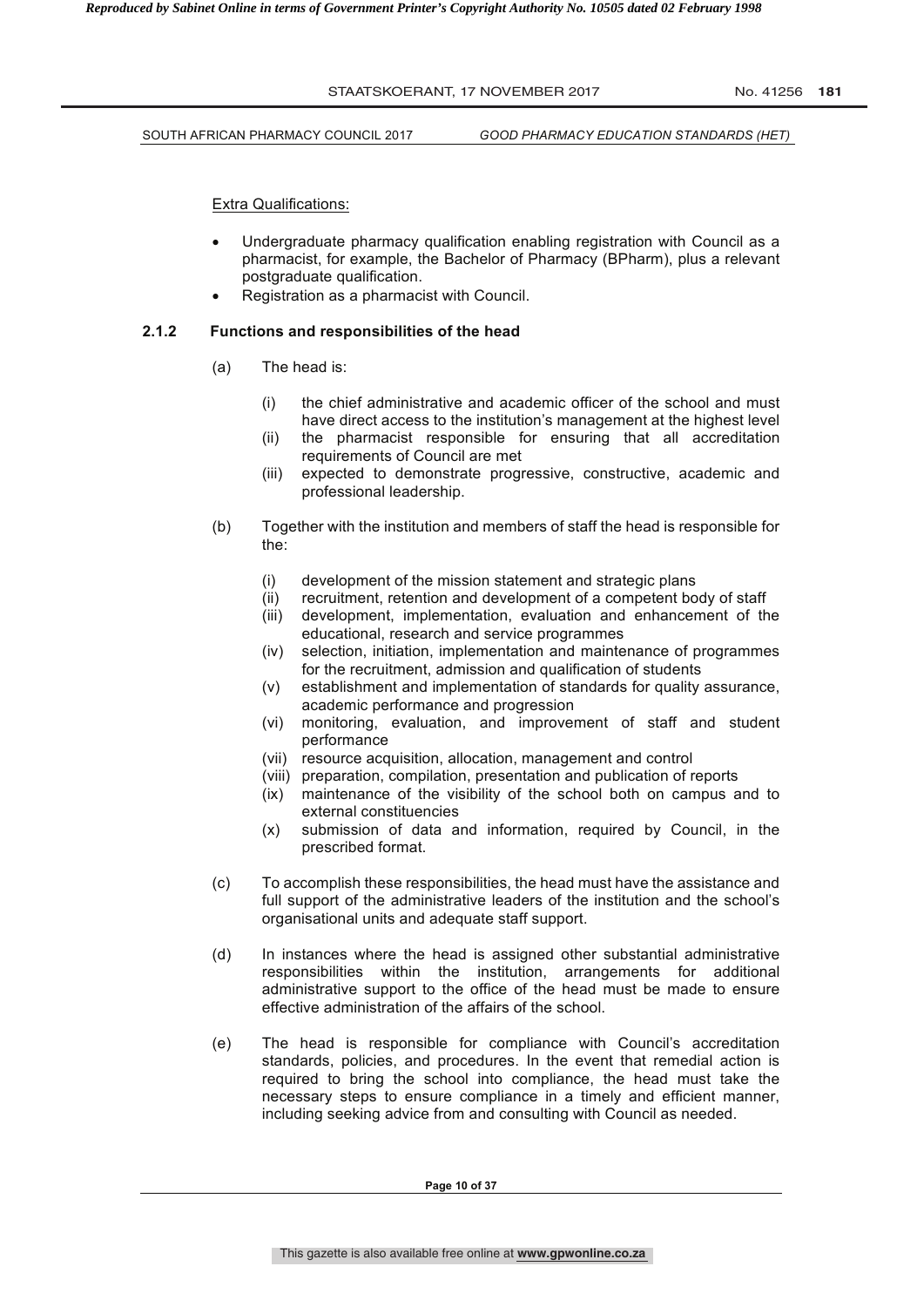SOUTH AFRICAN PHARMACY COUNCIL 2017 *GOOD PHARMACY EDUCATION STANDARDS (HET)*

# **3. MINIMUM STANDARDS FOR WORK-BASED LEARNING**

#### **INTRODUCTION**

In pharmacy education, WBL must integrate, apply, reinforce and advance the knowledge, skills, attitudes, and values developed through the other components of the curriculum. The objectives for each WBL experience, and the responsibilities of the student, supervisor and site, must be defined.

Student performance, nature and extent of patient and healthcare professional interactions, where applicable, and the attainment of desired outcomes, must be documented and assessed.

Supervisors at respective sites will be held responsible by the provider for WBL processes.

Where applicable, pharmacy WBL must include direct interaction with diverse populations in a variety of WBL settings.

# **MINIMUM STANDARDS FOR WORK-BASED LEARNING OF ALL CADRES OF PHARMACY STAFF REGISTRABLE UNDER THE PHARMACY ACT (PRACTICAL, WORK-BASED LEARNING, INTERNSHIP AND TRAINEESHIP)**

#### **PRACTICAL TRAINING AND WBL DURING TRAINING**

Students who are registered as such with the Council for the following cadres of pharmacy staff carry out WBL during their training:

- **3.1.1.1 pharmacist's assistant**
- **3.1.1.2 pharmacy technician**
- 
- **3.1.1.3 pharmacist 3.1.1.4 specialist pharmacist** 
	- **Note 1:** PT, BPharm and professional MPharm students must be registered with Council and have professional indemnity cover as per the rules relating to GPP.
	- **Note 2:** Pharmacists with foreign qualifications may be required to undertake WBL as part of their registration requirements.

#### **3.1.2 Practice or work-based learning site access, accommodation and resources**

- (a) Practice and WBL sites must be used for the periods specified for each of the cadres listed in 3.1.1 above.
- (b) For each cadre, appropriate criteria must be established and applied for the selection of an adequate number and mix of practice facilities.
- (c) Written agreements with the practice sites must be in place covering student placement, staff responsibilities, health services, immunisation requirements and professional conduct expectations.

#### **3.1.2.1 Work-based learning sites for PT students**

(a) WBL for PTs must be in line with the requirements stipulated in the qualification.

**Page 11 of 37**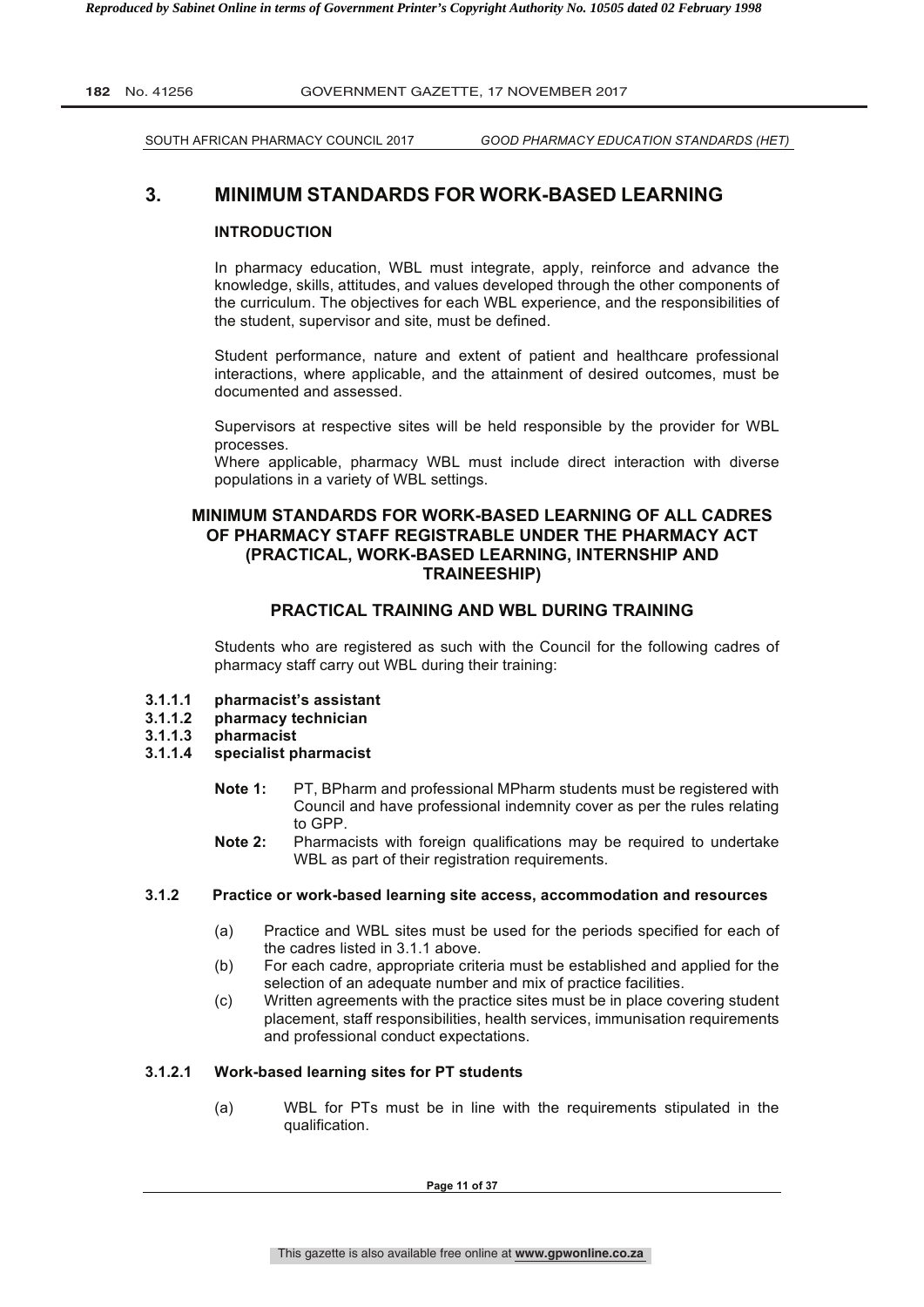STAATSKOERANT, 17 NOVEMBER 2017 No. 41256 183 SOUTH AFRICAN PHARMACY COUNCIL 2017 *GOOD PHARMACY EDUCATION STANDARDS (HET)* **3.1.2.2 Work-based learning sites for pharmacy students**  (a) WBL for BPharm students must be structured and supervised by a pharmacist or a delegated person and must be extended over a minimum of 400 hours. (b) WBL sites for BPharm students must have the following characteristics and must: (i) meet or exceed all legal and professional standards required to provide patient care where applicable (ii) have a patient population that exhibits diversity in culture, medical conditions, gender and age where appropriate (iii) have an adequate patient population based on the learning objectives for the rotation where applicable (iv) provide access to learning and information resources (v) have a commitment to the education of pharmacy students (vi) have management that is supportive of professional staff involvement in the education of pharmacy students (vii) provide a practice environment that nurtures and supports pharmacist and student interactions with patients (viii) provide regular contact with the supervisor, where applicable, to ensure that students receive feedback and have opportunities to ask questions (ix) be adequately equipped with the technology needed to support student training and to reflect contemporary practice (x) provide medication therapy management and patient-care services for diverse populations where applicable (xi) have adequate professional staff and supportive technical and clerical staff to meet the learning objectives and to provide for optimum time for supervisor and student interaction (xii) demonstrate a commitment to health promotion and illness prevention, for example provision of health screening, tobacco cessation counselling and immunisation where applicable. **3.1.2.3 Work-based learning sites for specialist pharmacists**  The requirements for the two-year practical training for pharmacist specialists, which follow graduation with an Mpharm, at an approved site with an approved tutor, are specified in the respective specialisation qualifications. **MINIMUM STANDARDS FOR ORGANISATIONAL AND ADMINISTRATIVE RELATIONSHIPS BETWEEN THE ORGANISATION AND ASSOCIATED HEALTHCARE FACILITIES** 

- (a) The institution must support the development of suitable relationships between the school and other academic and service units of the institution and external organisations and facilities for instruction, research and patient care.
- (b) The institution must have formal agreements with other healthcare facilities used for the purpose of WBL.
- (c) Institutional structure and administrative patterns in the organisation or affiliated healthcare facilities must: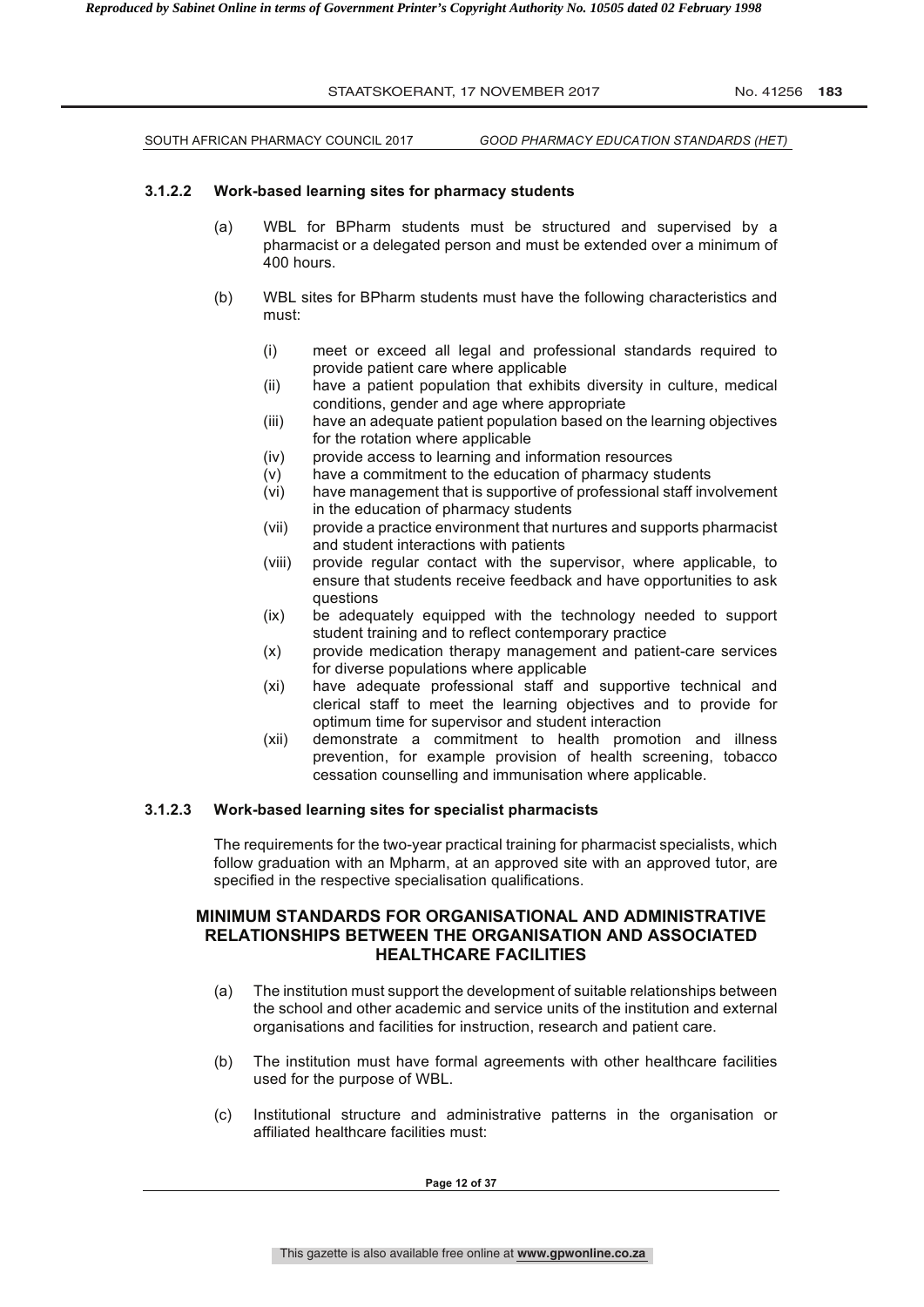SOUTH AFRICAN PHARMACY COUNCIL 2017 *GOOD PHARMACY EDUCATION STANDARDS (HET)*

- promote integrated educational, research and WBL activities
- provide a working relationship between service and educational units
- provide the necessary blend of educational and patient care activities.

# **4. MINIMUM STANDARDS FOR FACILITIES AND FINANCIAL, HUMAN AND PHYSICAL RESOURCES**

#### **INTRODUCTION**

The purpose of these standards is to ensure that a school has adequate and appropriate physical, library, educational, human and financial resources, and assessment and record-keeping systems in place to deliver high-quality programmes in pharmacy and meet its mission and goals and the accreditation standards.

# **MINIMUM STANDARDS FOR FACILITIES AND RESOURCES**

**NOTE: THE INSTITUTION MUST PROVIDE THE SCHOOL WITH ADEQUATE FINANCIAL AND PHYSICAL** resources to enable it to meet the required professional programme responsibilities, to ensure programme stability and to ensure continuous quality improvement in teaching, research and community engagement. At least the following aspects must be provided for:

#### **4.1.1 Physical facilities**

- (a) The physical facilities of the school must be adequate to achieve its stated mission and goals.
- (b) Essential physical facilities must include offices for administrative and academic members of staff, teaching laboratories, research laboratories where applicable, lecture rooms, small classrooms, conference rooms and student amenities.
- (c) The physical facilities must be adequately equipped, well maintained and provide a reasonably attractive environment for teaching and learning.
- (d) The teaching facilities, including general and specialised laboratories, must be sufficient in number and adequate in size to accommodate the student body. Refer to Addendum 1 as an example for BPharm.
- (e) Physical facilities, instrumentation and supplies must be adequate to support the research and scholarly activities of the school.
- (f) Physical facilities must include:
	- (i) offices for academic staff, which must provide privacy for study, for counselling and advising students. Adequate facilities must be available for support staff, including offices for administrative staff
	- (ii) adequate storeroom facilities for housing of equipment and supplies
	- (iii) the necessary environment, including facilities for practice simulations, in order to provide students with practical and simulated pharmaceutical care experiences
	- (iv) teaching and research laboratories, lecture rooms, small classrooms, conference rooms, student amenities and programme support areas
	- (v) Adequate space for student activities, such as meeting rooms and study and relaxation areas.

**Page 13 of 37**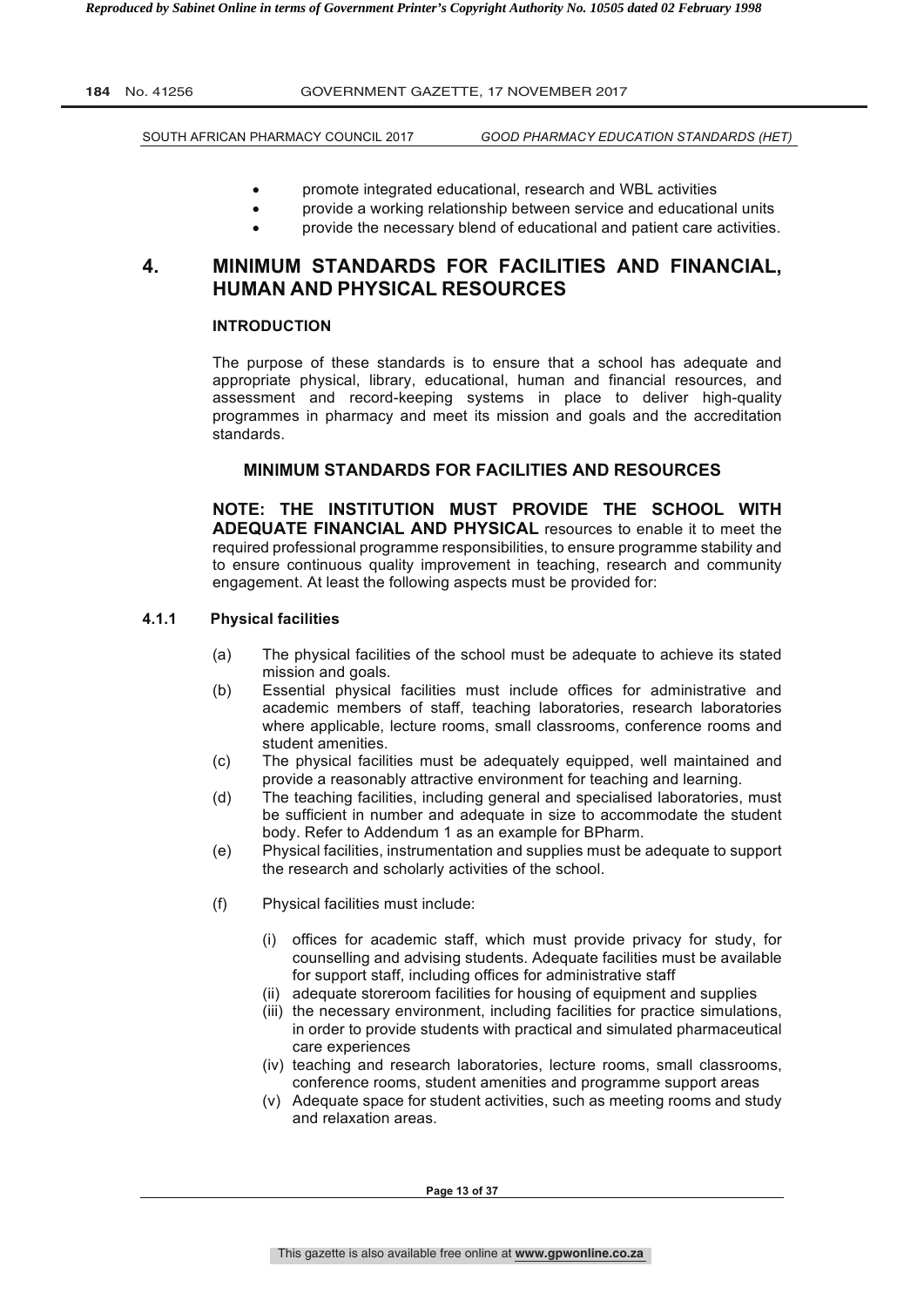|       |     | STAATSKOERANT, 17 NOVEMBER 2017     |                                                                                                                                                                                                                        | No. 41256 185 |  |
|-------|-----|-------------------------------------|------------------------------------------------------------------------------------------------------------------------------------------------------------------------------------------------------------------------|---------------|--|
|       |     | SOUTH AFRICAN PHARMACY COUNCIL 2017 | GOOD PHARMACY EDUCATION STANDARDS (HET)                                                                                                                                                                                |               |  |
| 4.1.2 |     |                                     | Education and information technology and communication resources                                                                                                                                                       |               |  |
|       | (a) | learning experience.                | The school must have, or must have access to, information and<br>communication technology (ICT), including educational technology (ET),<br>based on relevant instructional and learning theory to provide an excellent |               |  |
|       | (h) |                                     | The ICT/FT systems and processes must have the following characteristics                                                                                                                                               |               |  |

- (b) The ICT/ET systems and processes must have the following characteristics and must:
	- (i) respond to varying student needs and expectations
	- (ii) support staff in transforming, improving and extending their practice (in general and in relation to new technologies)
	- (iii) encourage and enable innovative and effective teaching, learning and assessment procedures
	- (iv) recognise, encourage and exploit the synergies between teaching and learning and research with ICT.

# **MINIMUM STANDARDS FOR STAFF/HUMAN RESOURCES**

# **4.1.3 Quantitative factors**

Quantitative factors must comply with established and recognised staff to student ratios in accordance with the school's organogram. The minimum staff to student ratio for pharmaceutical sciences teaching must be aligned with the Department of Higher and Education Training (DHET) staffing norms for sciences.

#### **4.1.4 Qualitative factors**

- Qualitative factors must be used, including establishment, designation of requirements for and appointment procedures for specific posts, with a balance between technical, teaching and research staff. Teaching staff must have a qualification at least one NQF level above the level at which they are teaching.
- All posts must be linked to a job description.
- Staff performance reviews must be carried out in accordance with organisational policy.

# **4.1.5 Staff responsible for and who participates in teaching and learning**

- Teaching staff must receive appropriate training in aspects covered in section 5.1 and must receive ongoing training in appropriate teaching and learning theory and practice.
- Teaching staff must be actively involved in practice and/or research.

# **4.1.6 Staff development**

All staff members must participate in regular self-evaluation, peer-evaluations and reviews.

#### **4.1.7 Staff who are appointed to provide voluntary/volunteer service**

Staff that perform any of the acts listed in the scope of practice for a pharmacist must comply with Council's document titled *Criteria for temporary registration of foreign qualified pharmacists for voluntary/volunteer service* (Addendum 2).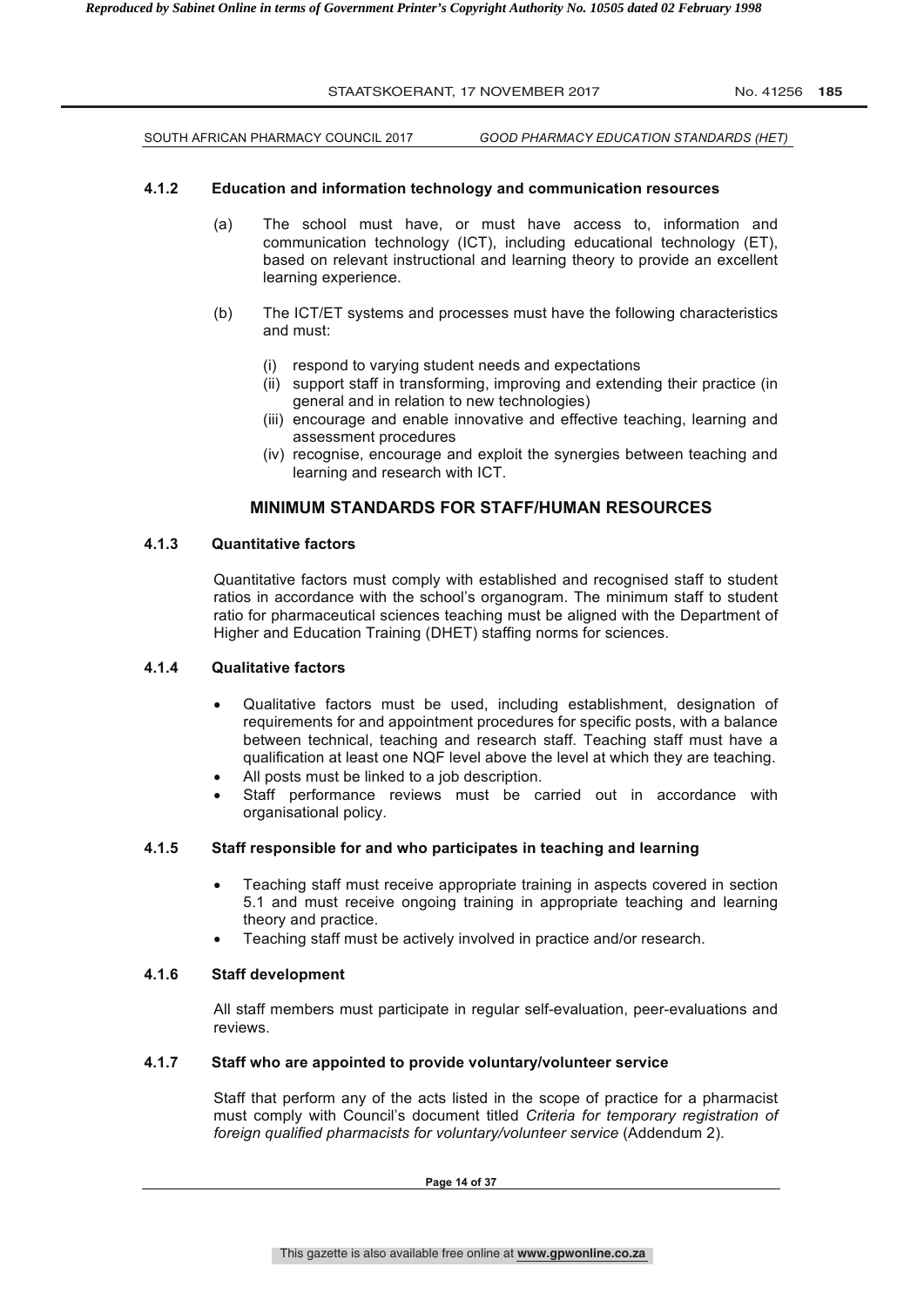| <b>186</b> No. 41256 | GOVERNMENT GAZETTE, 17 NOVEMBER 2017 |
|----------------------|--------------------------------------|
|                      |                                      |

SOUTH AFRICAN PHARMACY COUNCIL 2017 *GOOD PHARMACY EDUCATION STANDARDS (HET)*

# **MINIMUM STANDARDS FOR FINANCIAL RESOURCES**

- (a) Financial resources of the school must be adequate to ensure that continuing operation and further development of the professional programmes in pharmacy are assured at an acceptable level, based on student enrollment and appropriate staffing levels.
- (b) A budget must be available that provides for programmatic needs, including staff resources, materials and supplies, staff development and evaluation. The institution's budget process applied to the school must be fair and recognise the specific needs of pharmaceutical education.
- (c) The school must have input into the development and operation of a budget that is planned, developed, and managed in accordance with sound and accepted business practices.
- (d) Financial resources must be deployed efficiently and effectively to:
	- (i) support all aspects of the mission, goals, and strategic plan
	- (ii) ensure stability in the delivery of programmes
	- (iii) allow effective faculty, administrator, and staff recruitment, retention, and development
	- (iv) maintain and improve physical facilities, equipment, and other educational and research resources
	- (v) enable innovation in education, interprofessional activities, research and other scholarly activities and practice.
	- (e) Student enrollment must be planned and managed in line with the institution's enrollment plan.
	- (f) Resources obtained from external sources must be free of restrictions that may interfere with sound educational and ethical policies.
	- (g) Resources obtained from external sources must be used in a manner that maintains the integrity of and supports the mission of the school.
	- (h) The head must report to the institution, in a timely manner, budget cuts or other financial factors that could negatively affect the quality of the programmes or other aspects of the mission of the school.
	- (i) The school must ensure that funds are sufficient to maintain equivalent facilities across all programme pathways. The school's initiatives must not adversely affect its administrative effectiveness, result in staff overload, or cause undue financial stress or instability.
	- (j) New methods of educational delivery should be cost effective.
	- (k) Financial considerations such as developing economies of scale must not overshadow the requirement to develop academically effective educational experiences.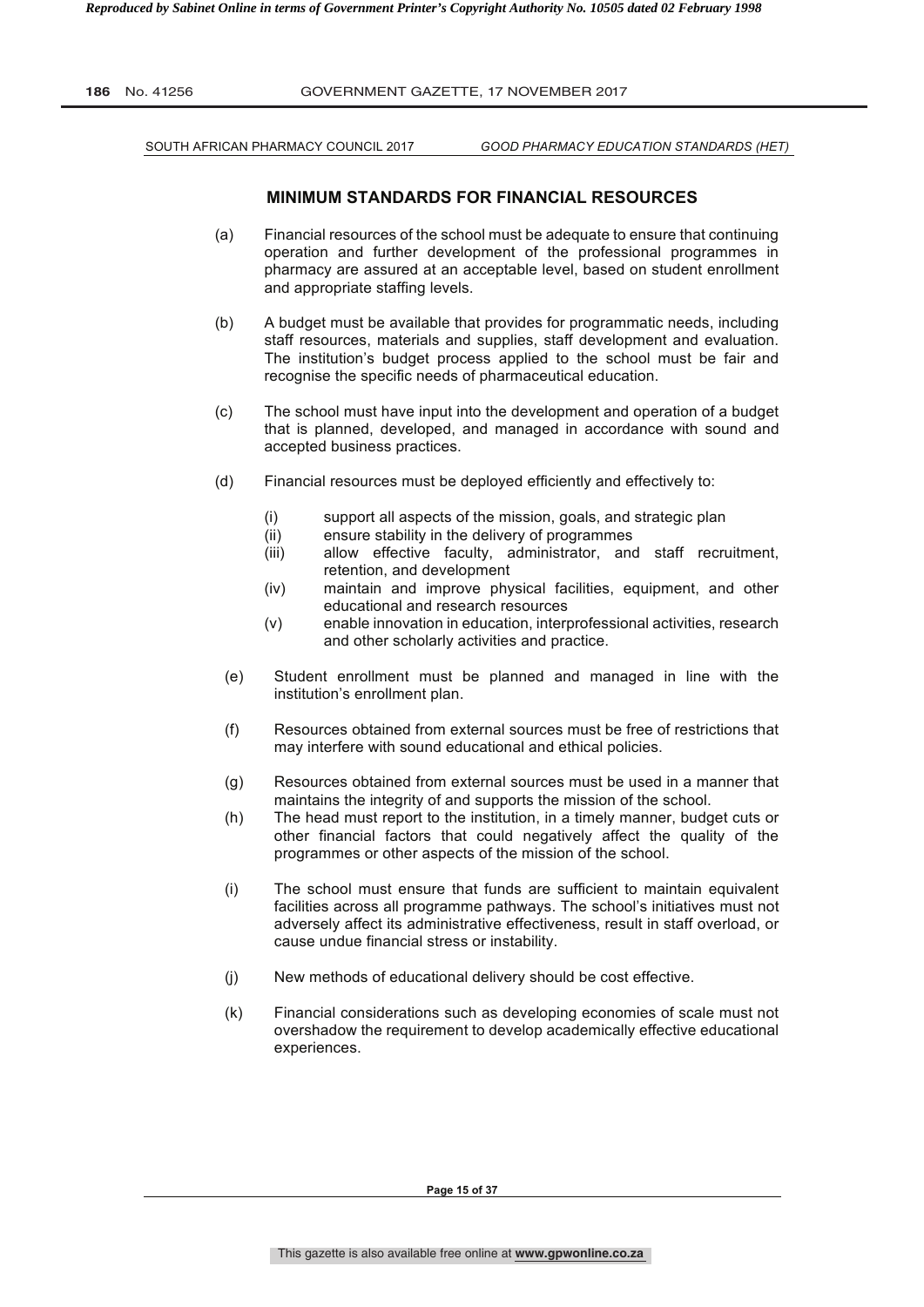SOUTH AFRICAN PHARMACY COUNCIL 2017 *GOOD PHARMACY EDUCATION STANDARDS (HET)*

# **5. MINIMUM STANDARDS FOR DELIVERY OF PROGRAMMES**

#### **INTRODUCTION**

The purpose of these standards is to ensure that the programmes presented by the school comply with the curricular requirements of the Council and are presented with appropriate delivery, assessment and certification methods.

Substantive changes to the content of the curriculum (50% or more) contemplated by the school must be addressed through its strategic planning process. Planning must take into consideration all resources (including human, technical, financial, and physical) required to implement the change and the impact of the change on the existing programmes. The school must notify Council at least one year in advance of the implementation of any substantive change, allowing sufficient time for evaluation of compliance with standards or the need for additional monitoring.

A substantive change that involves new initiatives for a programme (such as alternate programme pathways to qualification completion, including geographically dispersed campuses and distance-learning activities) must result from documented needs and be included in the strategic planning process, ensuring adequate lead time for development and proper notification of Council, per Council policies and procedures. Consultation with Council must occur at least six months before recruiting students into new pathways or programmes.

# **CURRICULAR GOALS, CONTENT, DESIGN, DEVELOPMENT AND DELIVERY**

These matters must be in line with and comply with quality assurance methods, including guidelines for the development of qualifications, compliance with the NQF/CHE requirements, standard operating procedures and quality manuals, programme manuals and handbooks, and the relevant ELOs/competency standards (see Addendum 3).

#### **5.1.1 Teaching and learning methods**

These methods may include but are not limited to didactic, remote site and service, and community-based learning, preferably combined with multidisciplinary effort and activities, and must reflect current and future practice.

# **5.1.2 Curricular content**

The curricula must include comprehensive details of relevant and appropriate knowledge, skills, attitudes, and values, using the teaching and learning methods listed in 5.1.

# **5.1.3 Curricular evaluation**

The curricula must be continuously reviewed, evaluated and updated where necessary, taking into account professional competencies, scientific, legal and regulatory changes and developments, and outcome expectations.

**Page 16 of 37**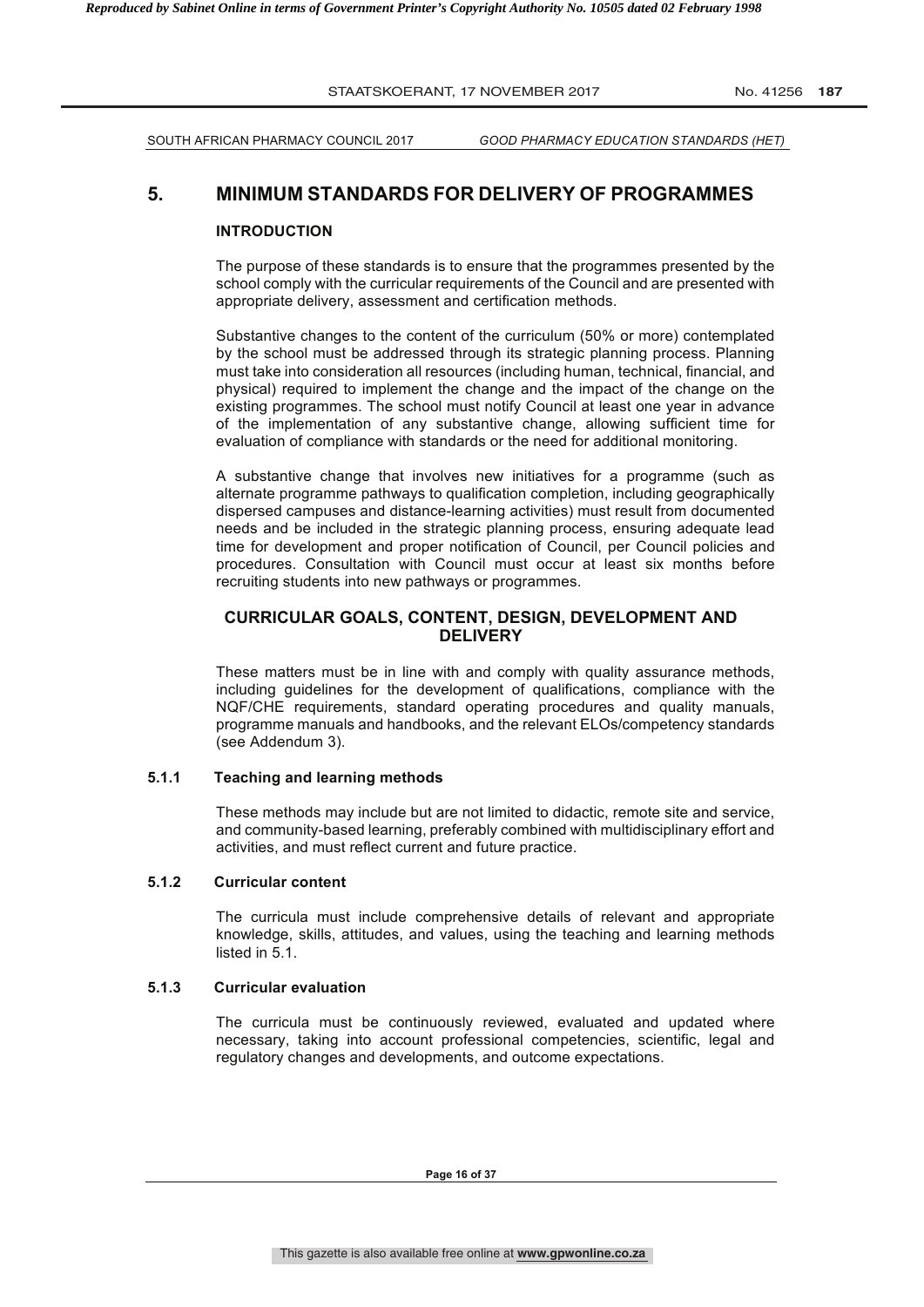SOUTH AFRICAN PHARMACY COUNCIL 2017 *GOOD PHARMACY EDUCATION STANDARDS (HET)*

# **MINIMUM STANDARDS FOR ASSESSMENT**

- **5.1.4 Competency and outcome measurement and assessment systems and methods:**
	- (a) may include the evaluation of cognitive learning, mastery of essential practice skills and the ability to use data and information in realistic problem solving. The assessment must be formative and summative, and include the following methods where appropriate:
		- (i) self-assessment
		- (ii) tutorial-based peer and tutor evaluation
		- (iii) individualised process assessment (IPA)
		- (iv) objectively structured clinical/practice examination (OSCE/OSPE)
		- (v) community-based education and services (COBES)
		- (vi) integrated content examinations.

#### **NB: A list of possible ways of including these methods follows:**

- **(i) Self- and peer-assessment** In a self-evaluation exercise, students may make value judgments about their own performance and that of their peers. Students must fill in an assessment form in which they rate their own strengths and weaknesses. A similar form must be completed for each of their peers in the group at the end of each theme. **(ii) Tutorial-based peer and tutor evaluation** Each student in a group must be evaluated by tutors and peers at the end of each learning unit in clinical reasoning/problem-solving skills, knowledge acquisition, interpersonal skills and self-directed learning abilities. **(iii) Individualised process assessment (IPA)** Part 1: Students must be presented with a paper patient. Clinical reasoning process/problem-solving abilities, as well as the ability to generate relevant learning issues, must be assessed. Part 2: A modified oral examination, where students must be assessed on their ability to search for and synthesise independently basic information pertinent to the paper case. In this way, self-directed learning abilities must be evaluated. **(iv) Objectively structured clinical/practice examination (OSCE/OSPE)** These examinations must be based on the practical sessions carried out during the year and assess the knowledge and skills of students. **(v) Community-based education and services (COBES)** Knowledge and skills acquired during WBL periods must be assessed. **(vi) Integrated content examination** This examination must assess the students' abilities to integrate knowledge across the range of systems covered during a module, semester or academic year. **Note:** Assessment and evaluation tools and procedures must include written memoranda with detailed written expected learning outcomes, assessment criteria and mark allocation.
- (b) Each assessment must be analysed according to blooms taxonomy levels of cognition.

**Page 17 of 37**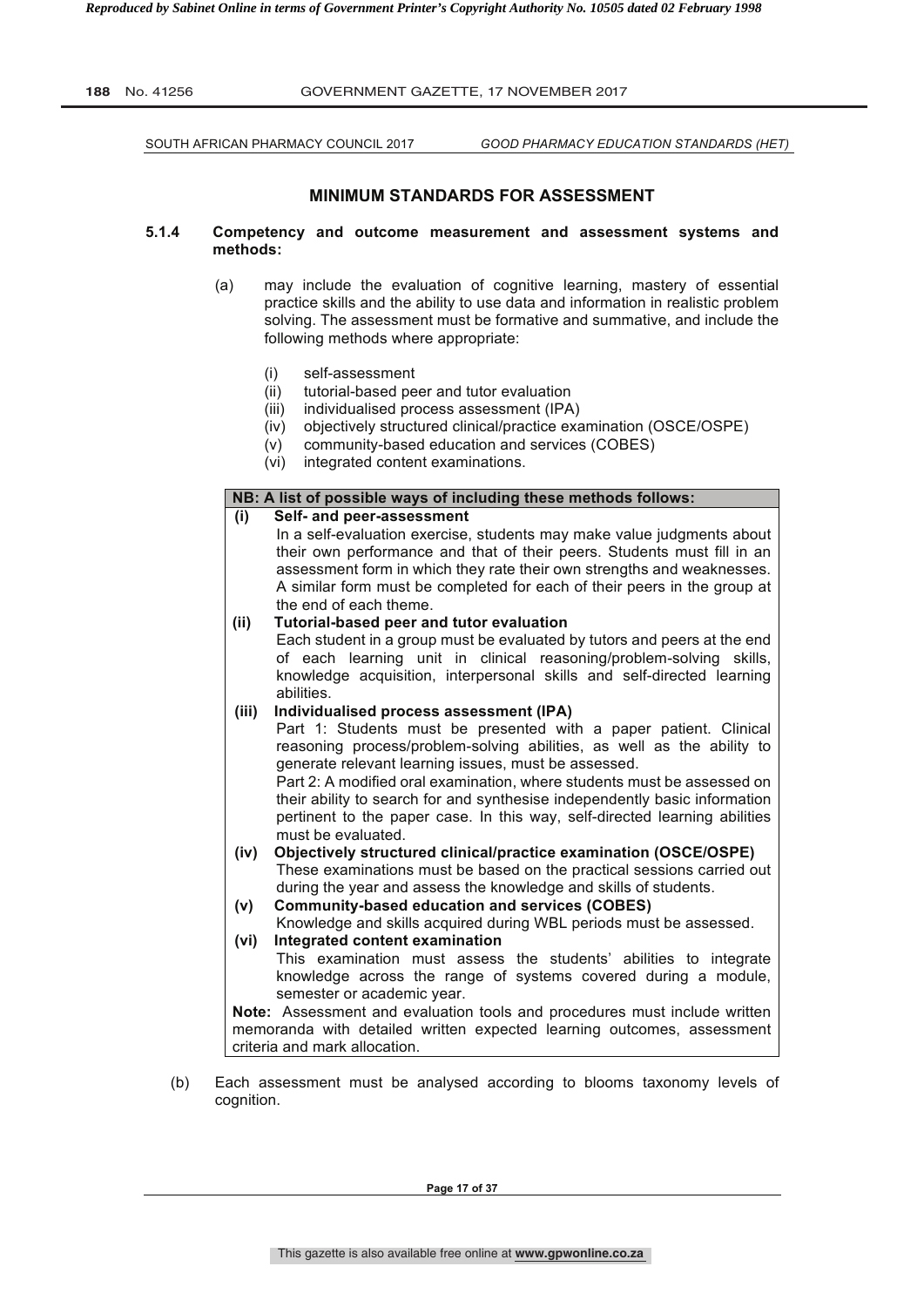SOUTH AFRICAN PHARMACY COUNCIL 2017 *GOOD PHARMACY EDUCATION STANDARDS (HET)*

#### **5.1.5 Responsibilities of internal and external assessors/examiners/moderators**

- (a) Ensure the validity and quality of assessment methods, tools and procedures, guided by the institution's policies. Internal assessors/examiners must be drawn mainly from the academic staff of pharmacy and related disciplines.
- (b) External moderation must be used for exit level modules, excluding student research projects.

#### **5.1.6 Security of examination papers and scripts**

- (a) Standard operating procedures, guided by organisation policies, must be in place to ensure the safety and security of examination papers and scripts.
- (b) Physical measures must include key policies and secure storage and must ensure that all hard copy materials may only be delivered by hand and are signed for.
- (c) Security of computers and electronic storage devices pose particular risks. All electronic storage devices must be used and stored securely. Electronic information and data must be accessible only via user accounts, with separate accounts for all users.
- (d) Appropriate electronic security systems must be in place. Only file authors may read/edit material. Backing up, checking for viruses and scanning for spyware must be carried out regularly according to specific schedules.

# **MINIMUM STANDARDS FOR CERTIFICATION PROCEDURES**

Council has delegated the responsibility of issuing certificates for learning achievements to its accredited/approved providers. The purpose of these standards is to ensure that certification of students is managed in a secure and safe manner. Policies and procedures must be in place to ensure the security and accuracy of certificates during printing, filing, distribution and issue.

#### **5.1.7 Certification policies and procedures**

The school must have a written policy and standard operating procedures.

#### **5.1.8 The certification processes**

The school must follow its written policy and standard operating procedures for the certification of students.

#### **5.1.9 Information required for certification of student achievements**

- (a) student's full name (first names followed by surname)<br>(b) student's identity number
- student's identity number
- (c) date of achievement of competency and date of issue
- (d) provider logo
- (e) description of unit standards or qualification achieved
- (f) credit values where applicable
- (g) signatories
- (h) unique certificate number

**Page 18 of 37**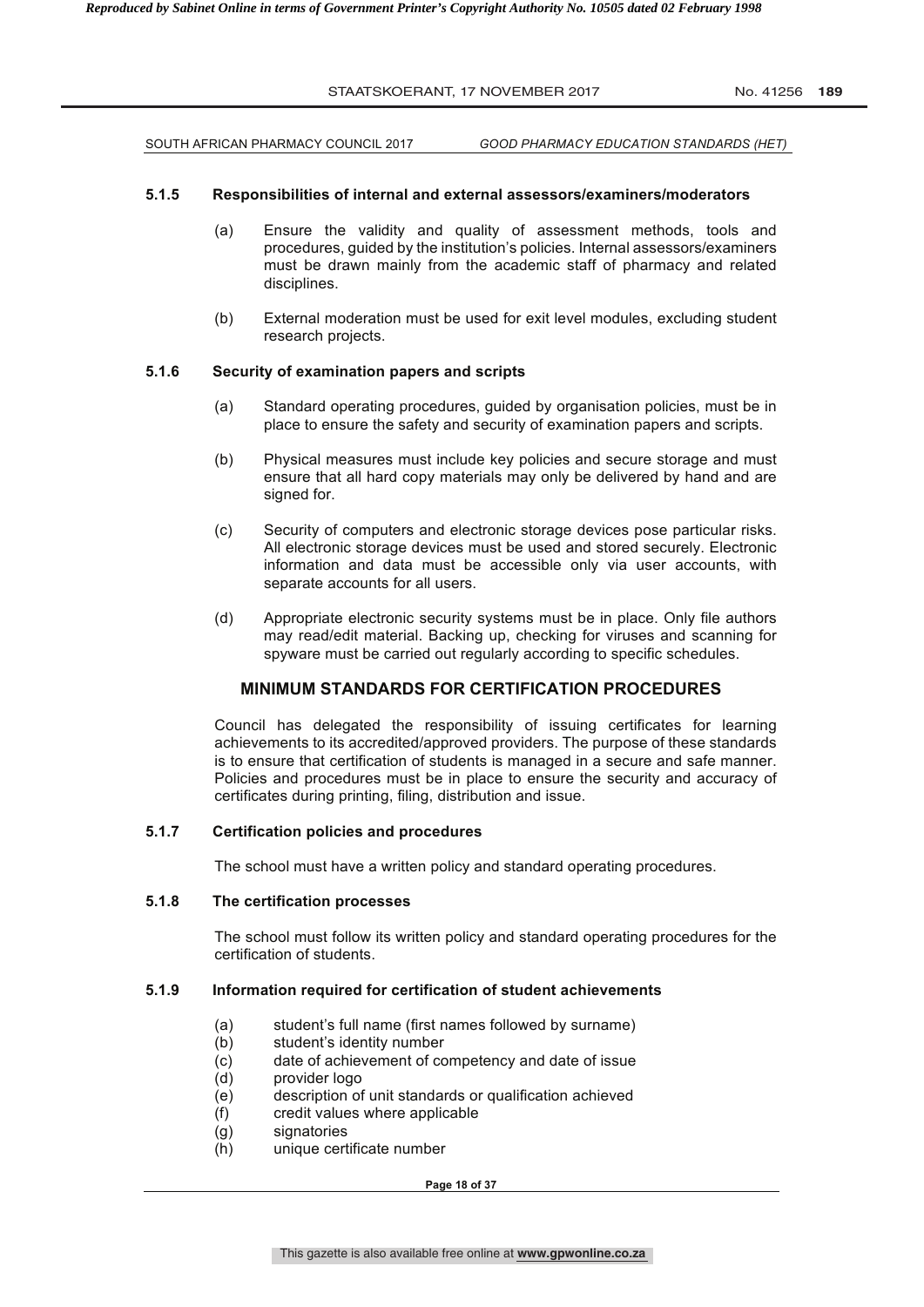SOUTH AFRICAN PHARMACY COUNCIL 2017 *GOOD PHARMACY EDUCATION STANDARDS (HET)*

(i) expiry date where applicable.

#### **5.1.10 Security and filing**

- (a) The integrity of data and student identity must be maintained at all times. Only designated members of staff shall have access to and be authorised to update the database.
- (b) Files must be kept in secured filing rooms. Regular internal audits on filing and storage processes must be conducted. Only designated members of staff may have access to files and the database. Files, material and the database must be kept in secure, locked premises with appropriate security for database backup.

# **MINIMUM STANDARDS FOR RECORD KEEPING**

- (a) A system and the facilities for maintaining and updating detailed information about staff and students must exist.
- (b) The system and records must comply with the Higher Education Management Information System (HEMIS) and the institution's policy and requirements for students and staff records, including confidentiality of information.
- (c) Staff records must include job descriptions, evidence of qualifications and progress.
- (d) Student records must include details of past and present students. The system must provide for personal and demographic information, education and training background and experience, special and additional learning needs, relevant student performance and achievements, and must maintain student confidentiality.
- (e) Policies and procedures must be in place for accurate capture, maintenance and regular updating of information. Electronic and paperbased systems must match where both exist.

# **6. MINIMUM STANDARDS FOR STUDENT MATTERS**

# **INTRODUCTION**

The purpose of these standards is to ensure that the school has adequate resources, fair and equitable policies, procedures and services to support student admission, progression, personal and professional development.

Learners for all qualifications specified above must be registered with Council and have paid-up annual registration fees.

# **MINIMUM STANDARDS FOR STUDENT ADMISSION CRITERIA, POLICIES AND PROCEDURES**

(a) The school must apply specific criteria, policies and procedures for admission to its programmes.

**Page 19 of 37**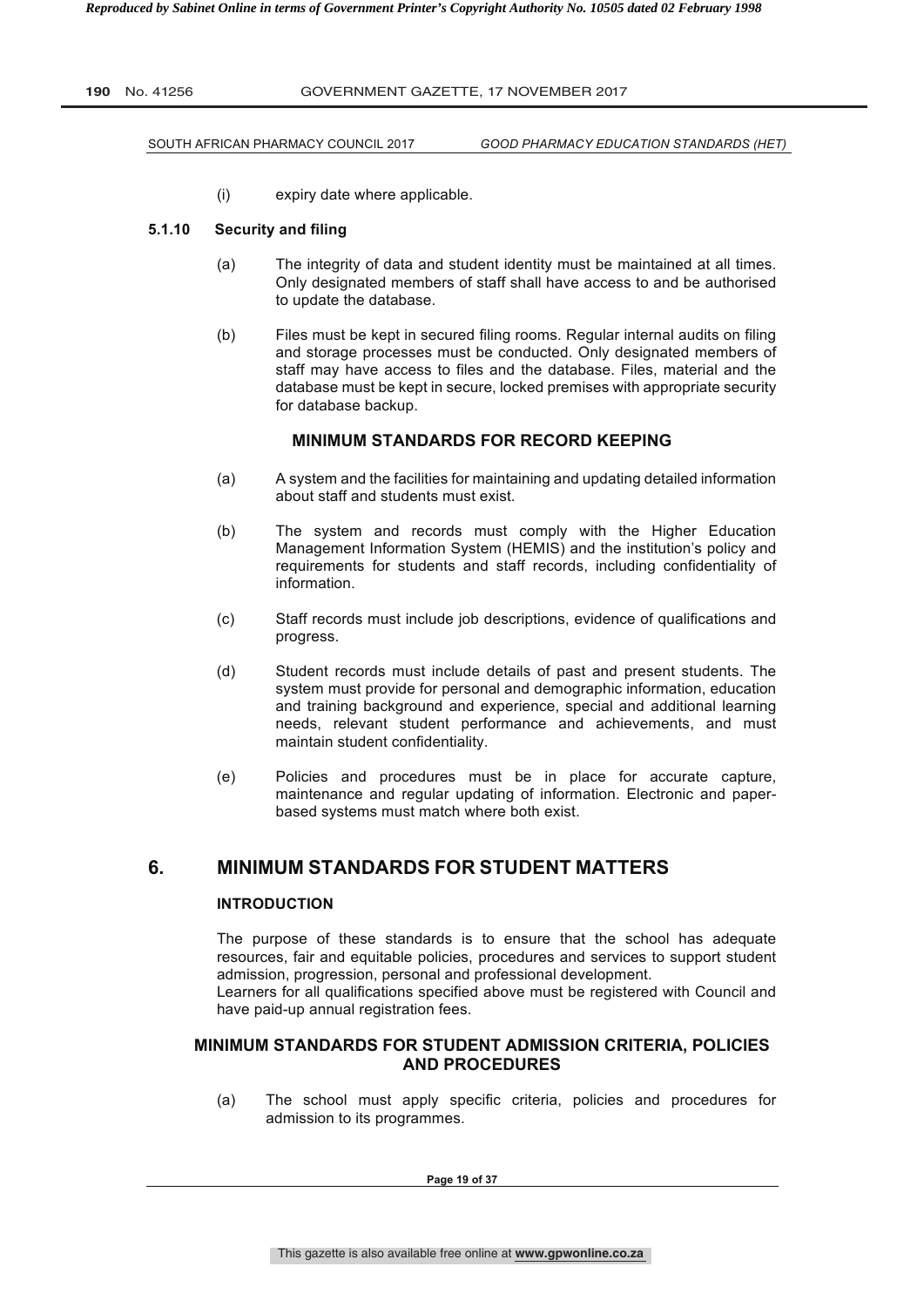SOUTH AFRICAN PHARMACY COUNCIL 2017 *GOOD PHARMACY EDUCATION STANDARDS (HET)*

- (b) These criteria, policies and procedures must be published in clearly stated terms and made available to students and prospective students.
- (c) Admission criteria must include information about the satisfactory completion of secondary education requirements, including subjects required for admission to its programmes.
- (d) In the selection of students to its programmes, the selection criteria must be clearly stated and made known to prospective candidates.

#### **MINIMUM STANDARDS FOR STUDENT AFFAIRS AND SERVICES**

- (a) A unit within the institution must deal specifically with student affairs.
- (b) The school must provide leadership in the development and provision of student services, including activities intended to develop professional attitudes and values and foster the professionalisation of students.
- (c) Student support services must be offered to provide and promote socialisation, mentoring, counselling, healthcare and responsible sexual conduct.
- (d) There must be close cooperation between the school and the organisation's student services.

# **MINIMUM STANDARDS FOR TRANSFER OF CREDITS**

- (a) The school must have available to students and prospective students a written policy and procedure for credit accumulation and transfer, which must comply with statutory requirements based on rational procedures and defensible assessments.
- (b) The school must apply policies and procedures for the evaluation of the equivalence of educational courses.

# **MINIMUM STANDARDS FOR STUDENT INFORMATION**

- (a) The institution/school must have and must make available to students and prospective students complete and accurate descriptions of the programmes offered, including their current accreditation status. The following matters must be described:
	- (i) the goals and objectives of the school
	- (ii) the curricular plan, courses, and credit hours
	- (iii) criteria, policies, and procedures related to admissions, progression, exclusion and access to student records
	- (iv) the school's assessment policy and standards
	- (v) student conduct requirements, including ethics, conduct, and professional behaviour
	- (vi) off-campus curricular requirements, such as WBL and practice experiences in other geographic locations
	- (vii) graduation requirements
	- (viii) tuition and fees, including refund policies
	- (ix) financial aid guidance
	- (x) statement of nondiscrimination

**Page 20 of 37**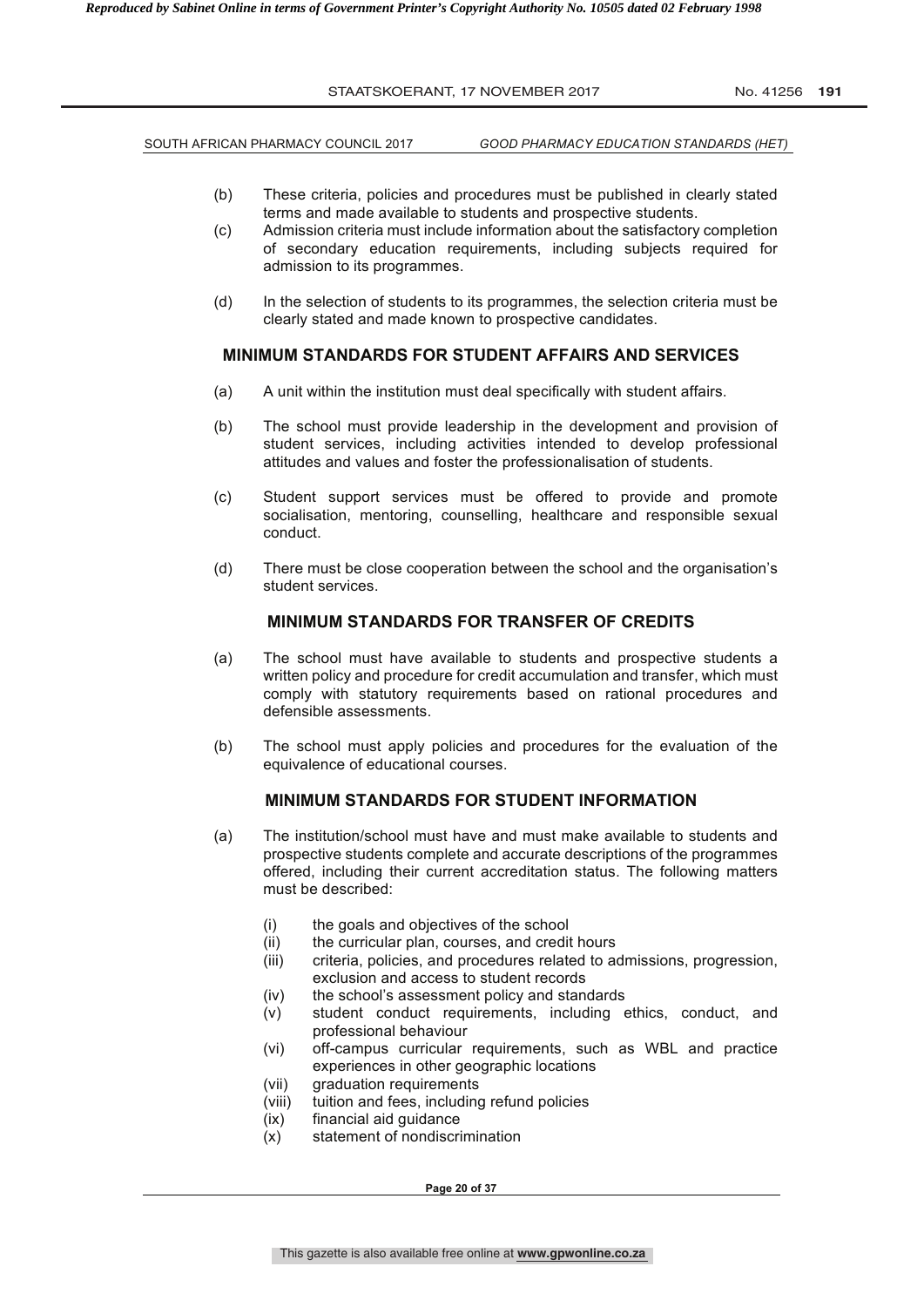SOUTH AFRICAN PHARMACY COUNCIL 2017 *GOOD PHARMACY EDUCATION STANDARDS (HET)*

- (xi) current accreditation status of programmes and contact information for Council
- (xii) where applicable, recent pass rates of graduates in the preregistration examinations (to be provided by Council)
- (xiii) a description of policies regarding student life, such as provision for and responses to disabilities, harassment, violence and other threats
- (xiv) immunisation and other health or WBL site requirements
- (xv) professional indemnity insurance
- (xvi) registration with Council as a PT or pharmacy student.

# **MINIMUM STANDARDS FOR STUDENT REPRESENTATION**

- (a) The school must show evidence that professional programme student representation exists on appropriate committees and policy-development bodies of the school.
- (b) Students must be given the opportunity to be heard during regular meetings within the school.

#### **MINIMUM STANDARDS FOR STUDENT PROGRESSION**

- (a) Requirements for promotion within and completion of programmes must be clearly described and readily available to students.
- (b) The maximum permitted duration of programmes must be clearly stated, including limits to the number of repeat modules and years of study.

# **MINIMUM STANDARDS FOR STUDENT APPEALS AND COMPLAINTS PROCEDURES**

# **6.1.1 Appeals policy and procedure**

- (a) Assessment systems must include clearly described appeal policies and processes whereby candidates can seek independent assessment in case of disagreement regarding the outcome of an assessment.
- (b) Appeals against assessment decisions on the demonstration of competence by candidates must be considered in terms of the appeals processes of the institution.

#### **6.1.2 Complaints procedure**

- (a) The school must make available to students procedures to be followed in the event of a written complaint, relating to the offering of the course, student rights to due process, and appeal mechanisms.
- (b) Students must receive information on how they can submit a complaint to Council for unresolved issues on a complaint.
	- (i) The school must maintain a chronological record of written student complaints and allow inspection of the records during on-site evaluation visits by Council.

**Page 21 of 37**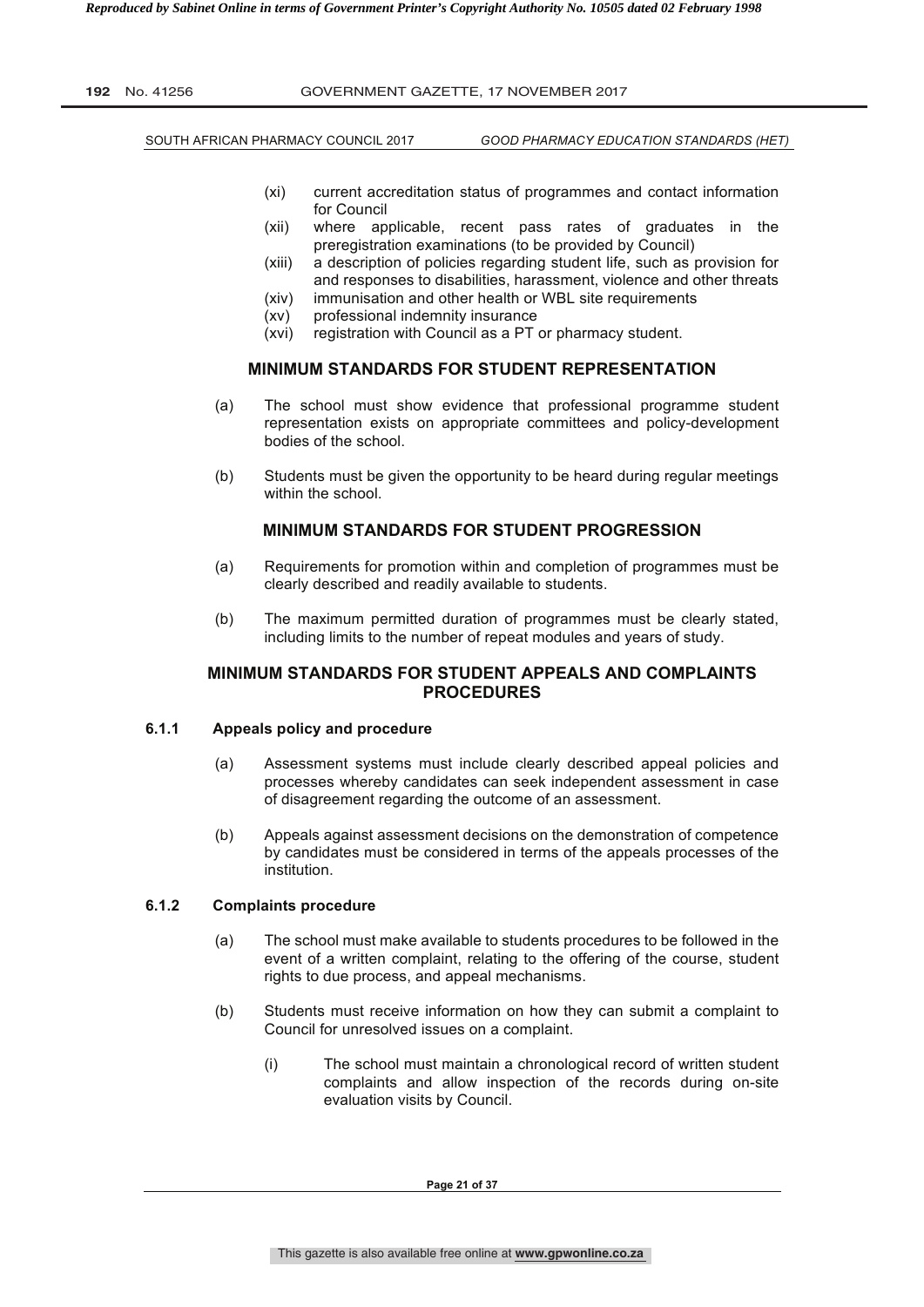SOUTH AFRICAN PHARMACY COUNCIL 2017 *GOOD PHARMACY EDUCATION STANDARDS (HET)*

(ii) The school or institution must inform Council at any time if any of the student complaints relating to the offering of the course have led to legal proceedings and the outcomes of such proceedings.

#### **MINIMUM STANDARDS FOR STUDENT FINANCIAL SUPPORT/FUNDING**

- (a) Full details of student support and the support application process must be readily available, in compliance with the institution's policy on student support.
- (b) Application and award procedures for scholarships, bursaries and loans must be widely available, easy to follow and transparent.

# **7. MINIMUM STANDARDS FOR QUALITY ASSURANCE**

#### **INTRODUCTION**

The purpose of these standards is to ensure that ongoing and effective processes for quality assurance and improvement are in place and are subject to regular review.

#### **MINIMUM STANDARDS FOR QUALITY MANAGEMENT OF PROGRAMMES**

- (a) The school must establish, implement and maintain an evaluation plan that assesses achievement of the mission and goals.
- (b) The evaluation plan must measure the extent to which the desired outcomes of the academic programmes (including assessments of student learning and evaluation of the effectiveness of curricula) are being achieved.
- (c) The information must be gathered in a systematic way from a variety of sources. Similarly, the extent to which the desired outcomes of research and other academic and service activities, including community engagement and pharmacy practice programmes, are being achieved must be measured.
- (d) The school must apply the outcomes of the analysis in its continuous development and improvement processes.
- (e) The evaluation plan must reflect a commitment to quality improvement through continuous and systematic processes of assessment and evaluation covering all aspects of the school's mission and goals and Council accreditation standards.
- (f) The evaluation plan must be evidence-based and embrace the principles and methodologies of continuous quality improvement.
- (g) The evaluation plan and the specific assessments must be reviewed for completeness, appropriateness, and effectiveness by internal and external stakeholders on an ongoing basis.
- (h) The evaluation plan must include the school's periodic self-assessment, using Council accreditation standards and guidelines to assure ongoing compliance.
- (i) The evaluation plan must describe the:

**Page 22 of 37**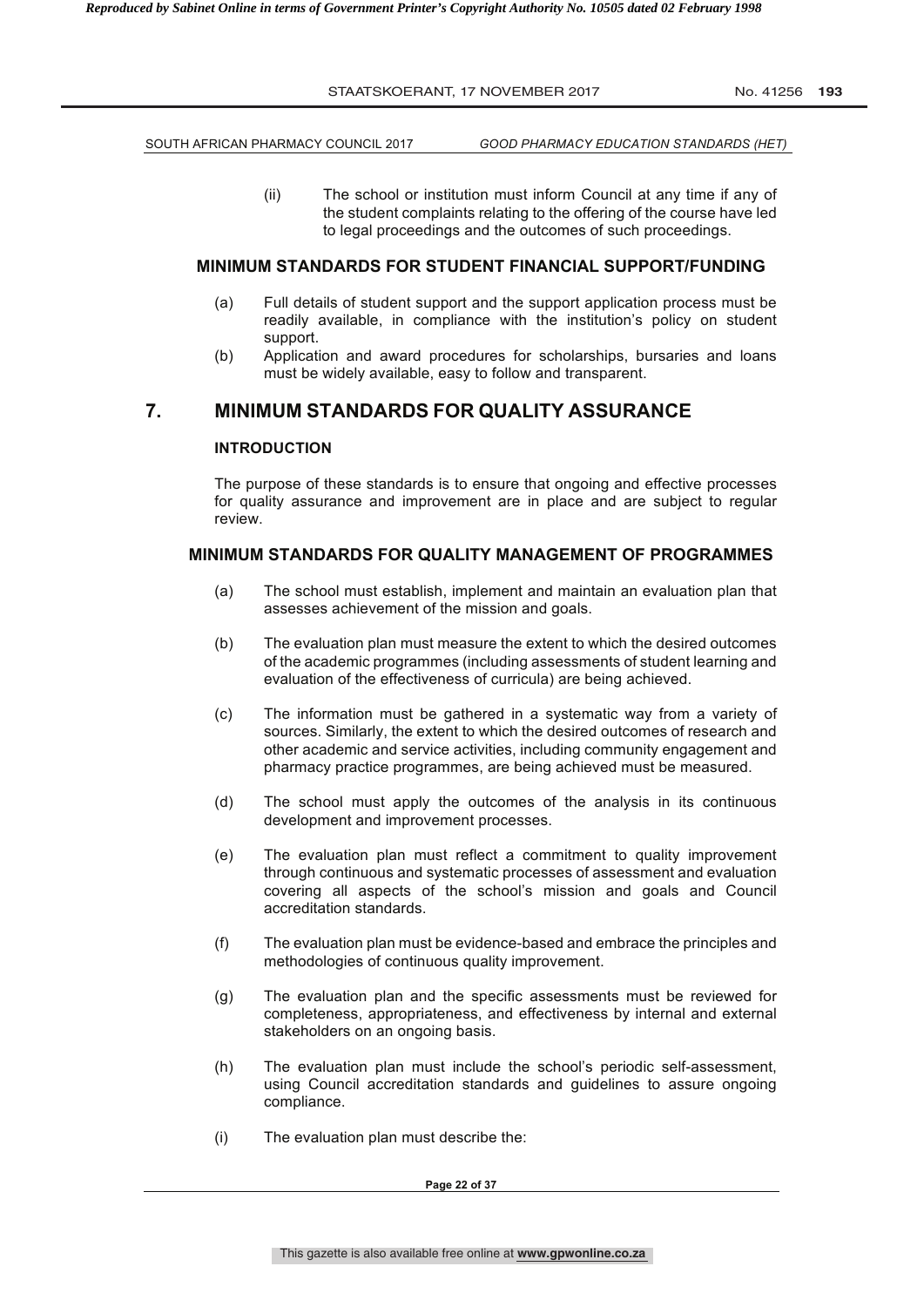SOUTH AFRICAN PHARMACY COUNCIL 2017 *GOOD PHARMACY EDUCATION STANDARDS (HET)*

- (i) desired outcomes of the school's mission and goals, including the educational programmes, research and other scholarly activities, professional and community service, interprofessional education, and pharmacy practice programmes.
- (ii) process and outcome assessments that will be evaluated, and with what frequency
- (iii) individual(s) responsible for data collection, analysis, and dissemination
- (iv) parties that will be responsible to receive and be authorised to act on the findings
- (v) manner by which resultant changes (for example revisions in the curriculum, modifications of faculty and student policies and procedures) will be implemented, evaluated, documented, and communicated
- (vi) comparisons that will be made with data from all Council accredited programmes and, if desired, a group of peer schools, with the basis for their selection
- (vii) resources (such as faculty, staff, preceptors, technical, financial, and physical) needed for successful implementation.
- (j) The assessments employed in the evaluation plan must:
	- (i) include defined formative and summative measures
	- (ii) address all aspects of the programme's mission and goals
	- (iii) involve the full range of relevant internal and external stakeholders, including faculty, students, staff, preceptors, administrators, and alumni
	- (iv) permit anonymous input and provide for collective analyses of findings
	- (v) be used to evaluate trends over time
	- (vi) evaluate student achievement of desired competencies, in aggregate and at the level of the individual student
- (k) The institution/school must make available to key stakeholders, on a regular basis, the major findings and actions resulting from its evaluation plan through, for example, a written report or through a posting on its website.
- (l) The evaluation plan may include a variety of assessments that allow comparison and establishment of substantial comparability of alternative programme pathways to degree completion, including geographically dispersed campuses and distance-learning activities.

**Page 23 of 37**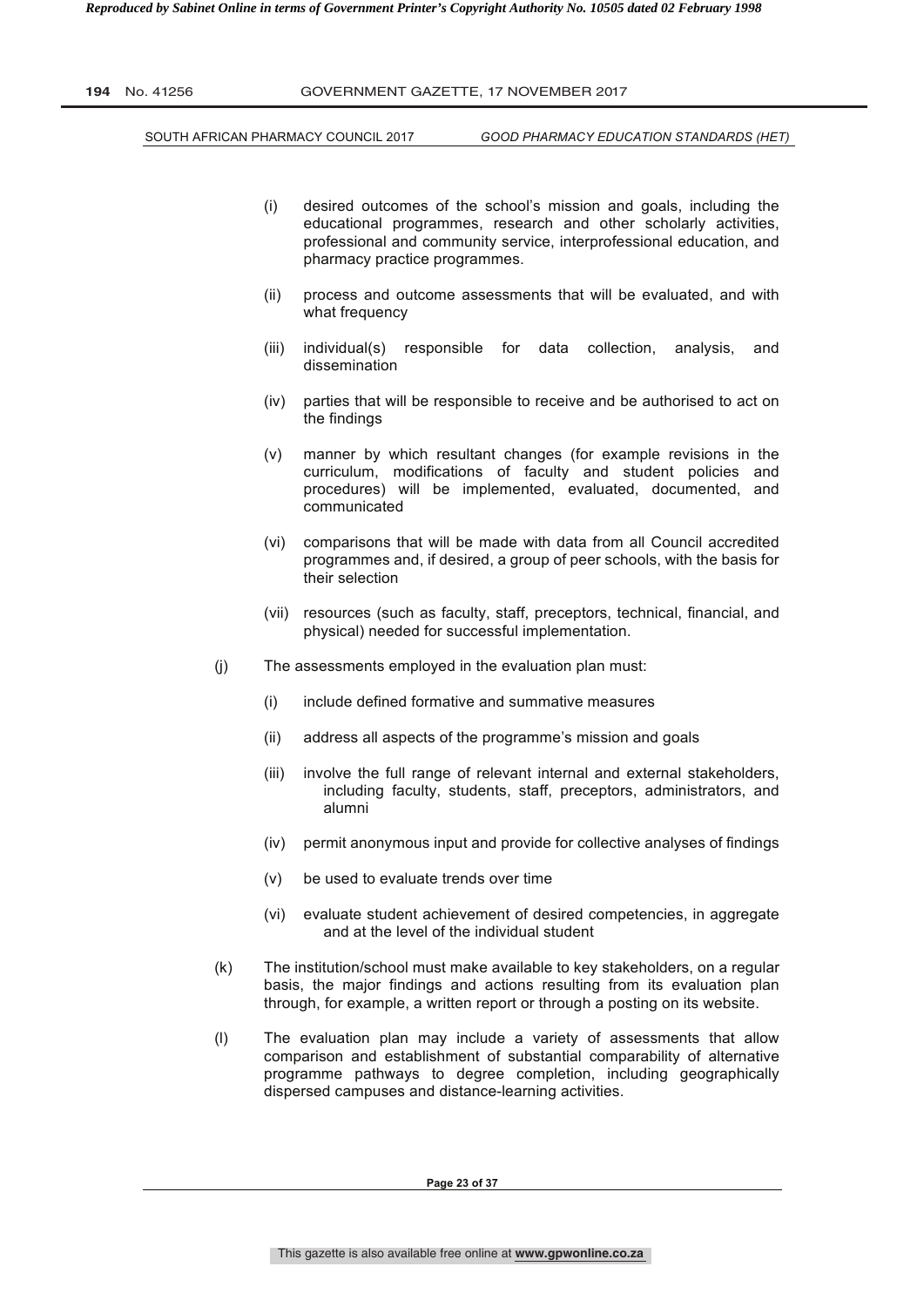SOUTH AFRICAN PHARMACY COUNCIL 2017 *GOOD PHARMACY EDUCATION STANDARDS (HET)*

# **MINIMUM STANDARDS FOR POLICIES AND PROCEDURES**

#### **7.1.1 Quality management system**

- (a) A quality management system which includes at least the following aspects must be in place.
	- (i) quality management policies defining quality aims
	- (ii) quality management procedures which enable the school to implement the defined policies
	- (iii) quality assurance processes that cover aspects related to admission, curriculum content, teaching and WBL delivery, clinical placements, assessment and research
	- (iv) quality assurance processes that have effective input from all stakeholders
	- (v) standard operating procedures for assessment and record-keeping activities
	- (vi) review mechanisms which ensure that the defined quality management policies and procedures are applied. These may include surveys of graduate employers and other stakeholders to evaluate graduate competence and the performance of graduates in registration examinations
	- (vii) reliable and valid research, which is incorporated into the quality management processes of the provider, to ensure continued improvement of course structure, content and presentation.

**NB: See Addendum 4 for the requirements and procedures of Council for the accreditation and reaccreditation of prospective and current providers (public and private).** 

# **8. MINIMUM STANDARDS FOR SHORT COURSES REGISTERED WITH COUNCIL**

#### **INTRODUCTION**

Short courses are programmes of learning which do not result in a qualification but confer additional knowledge and skills in learners to enable them to carry out specific tasks. They may or may not comply with unit standards.

An example of a short course in pharmacy is the Primary Care Drug Therapy course which enables successful learners to identify and respond to patient needs. Short courses in pharmacy comply with the following standards.

# **MINIMUM STANDARDS FOR SHORT COURSES OF NQF LEVEL 5 ONLY**

Such short courses provided/offered by institutions approved for HEQSF must comply with this standards document.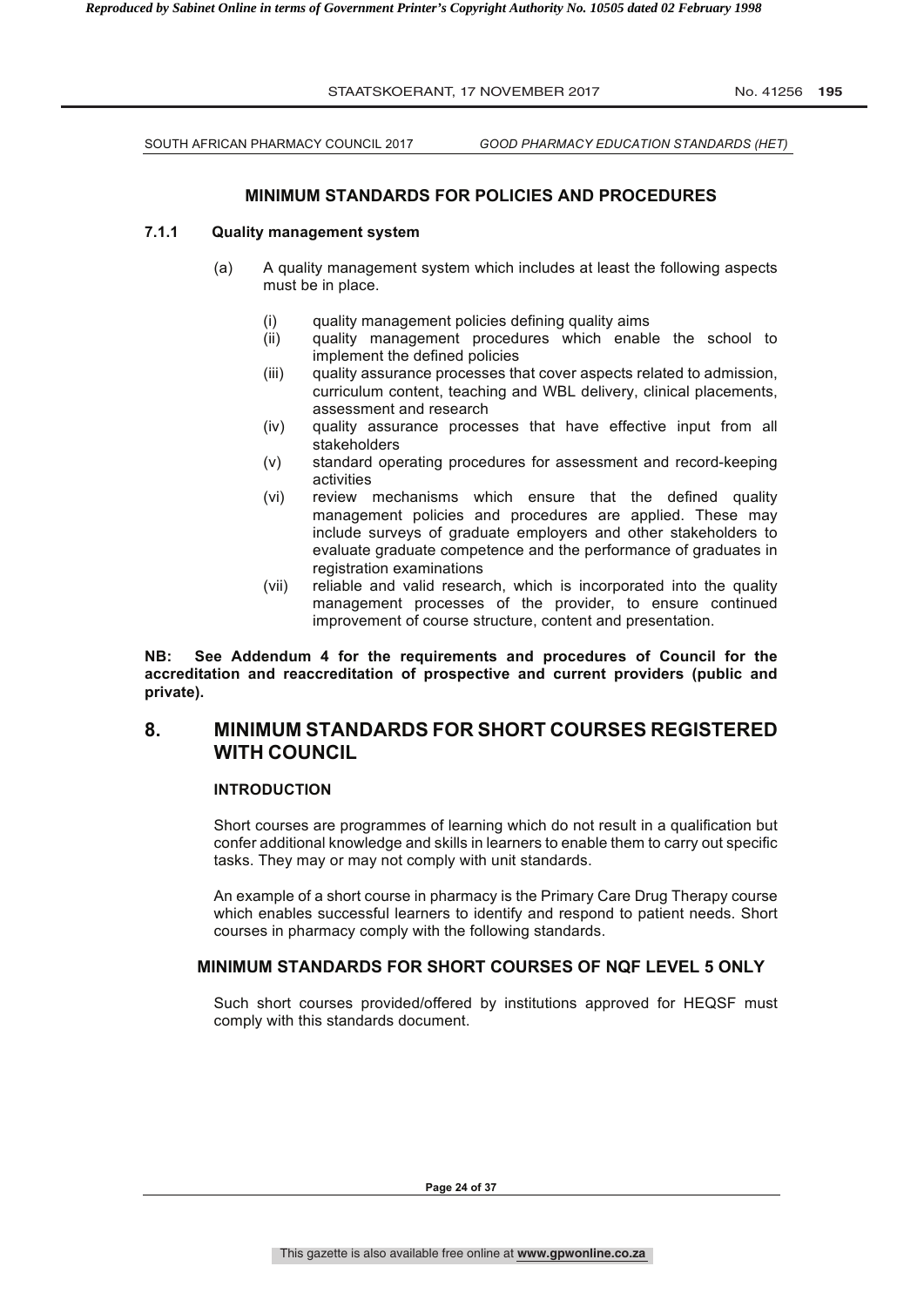SOUTH AFRICAN PHARMACY COUNCIL 2017 *GOOD PHARMACY EDUCATION STANDARDS (HET)*

# **BIBLIOGRAPHY**

*A Framework for Qualification Standards in Higher Education*. Council on Higher Education. Second Draft. January 2013.

*Accreditation Standards and Guidelines for the Professional Program in Pharmacy Leading to the Doctor of Pharmacy Degree*. Accreditation Council for Pharmaceutical Education. Chicago, USA. 2011.

*Accreditation Standards*. Australian Pharmacy Council. December 2009.

*Criteria for the Accreditation/Approval by the South African Pharmacy Council of a Curriculum Leading to the Awarding of a BPharm Degree*. South African Pharmacy Council. 2012.

*Criteria for temporary registration of foreign qualified pharmacists for voluntary/volunteer service*. South African Pharmacy Council. Undated.

*FIP Statement of Policy on Good Pharmacy Education Practice*. FIP. 2000.

*Future pharmacists: Standards for the initial education and training of pharmacists*. General Pharmaceutical Council (UK). 2011.

*Government Gazette No 30353*: The Higher Education Qualifications Framework, Higher Education Act, 1997 (Act No. 101 of 1997).

*Guidelines and Minimum Criteria for Approval/Accreditation and Registration of Providers, Courses and Assessors*. South African Pharmacy Council. Undated.

*Guidelines for persons who hold qualifications in pharmacy obtained outside the Republic of South Africa*. South African Pharmacy Council. 2012.

*Higher Education Amendment Act*, 2008 (Act No. 39 of 2008).

*National Academic Reference Standards for Pharmacy Education*. Egypt. 2008.

*National Qualifications Framework Act* (Act No. 67 of 2008). *Pharmacy Education and Accreditation Reviews (PEARS) Project*. Pharmaceutical Society of Ireland. 2007.

*Policy and Procedures for Certification. Policy No. 3*. South African Pharmacy Council. 27 May 2010.

*Professional Accreditation Body, ETQA – Quality Assurance, Verification Checklist*. 2008. *Quality Management Document (Draft)*. South African Pharmacy Council. 2012.

*Report on a Visit to a University in Terms of Section 33 and Section 34 of the Pharmacy Act (Act No. 53 of 1974)*. South African Pharmacy Council. Undated.

*Space and Cost Norms for Buildings and Other Land Improvements at Higher Education Institutions*. Department of Education. April 2009.

*Standards Inspection Format for Institutions Conducting DPharm course (SIF A)*. Pharmacy Council of India. Undated.

*The Further Education and Training Colleges (Act No.16 of 2006).*

**Page 25 of 37**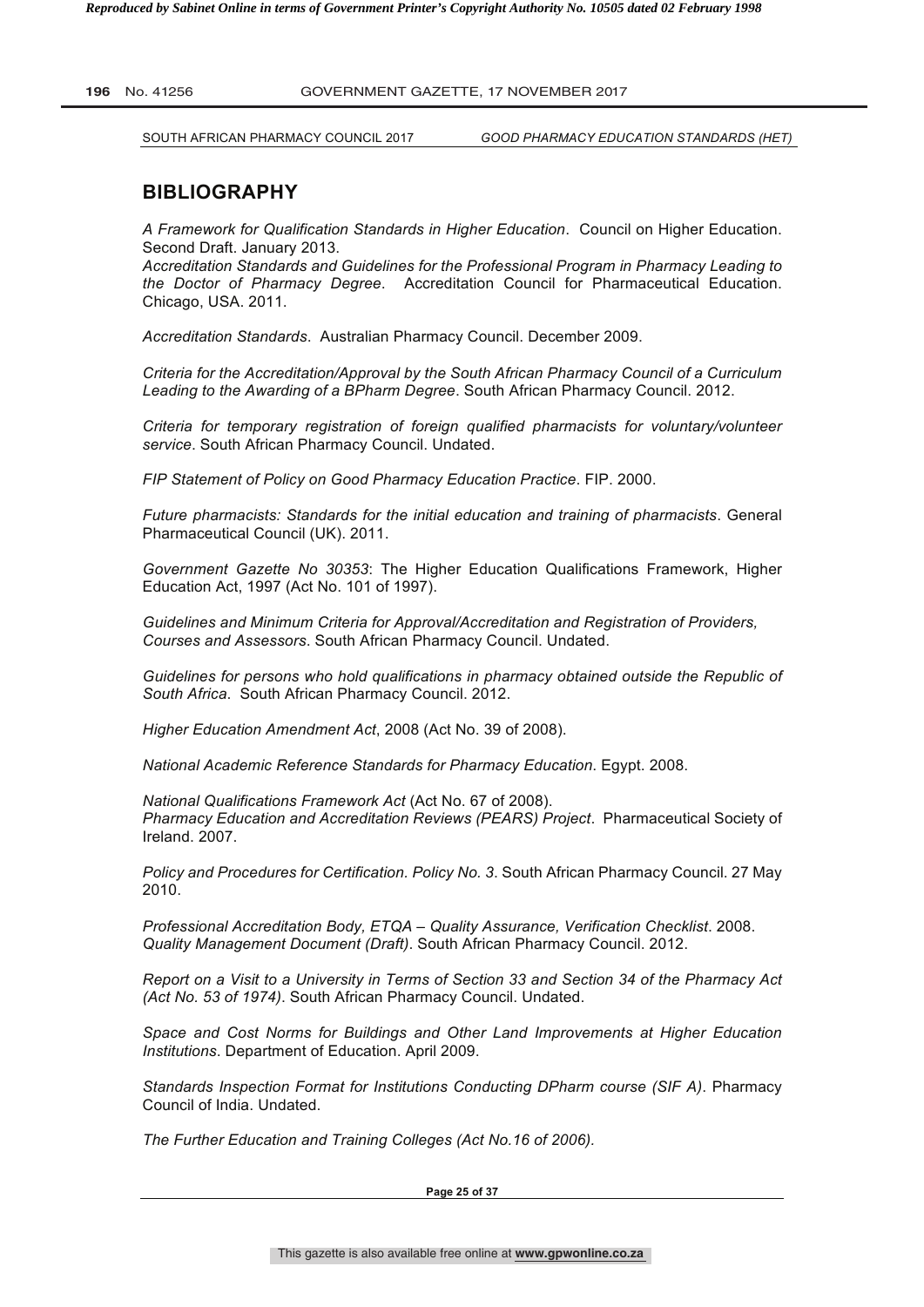SOUTH AFRICAN PHARMACY COUNCIL 2017 *GOOD PHARMACY EDUCATION STANDARDS (HET)*

*The Pharmacy Act 53 of 1974, as amended.*

*The Regulations Relating to the Registration of Persons and the Maintenance of Registers under the Pharmacy Act.*

*Work-based learning: Good Practice Guide. Council on Higher Education. HE Monitor No. 12, August 2011.*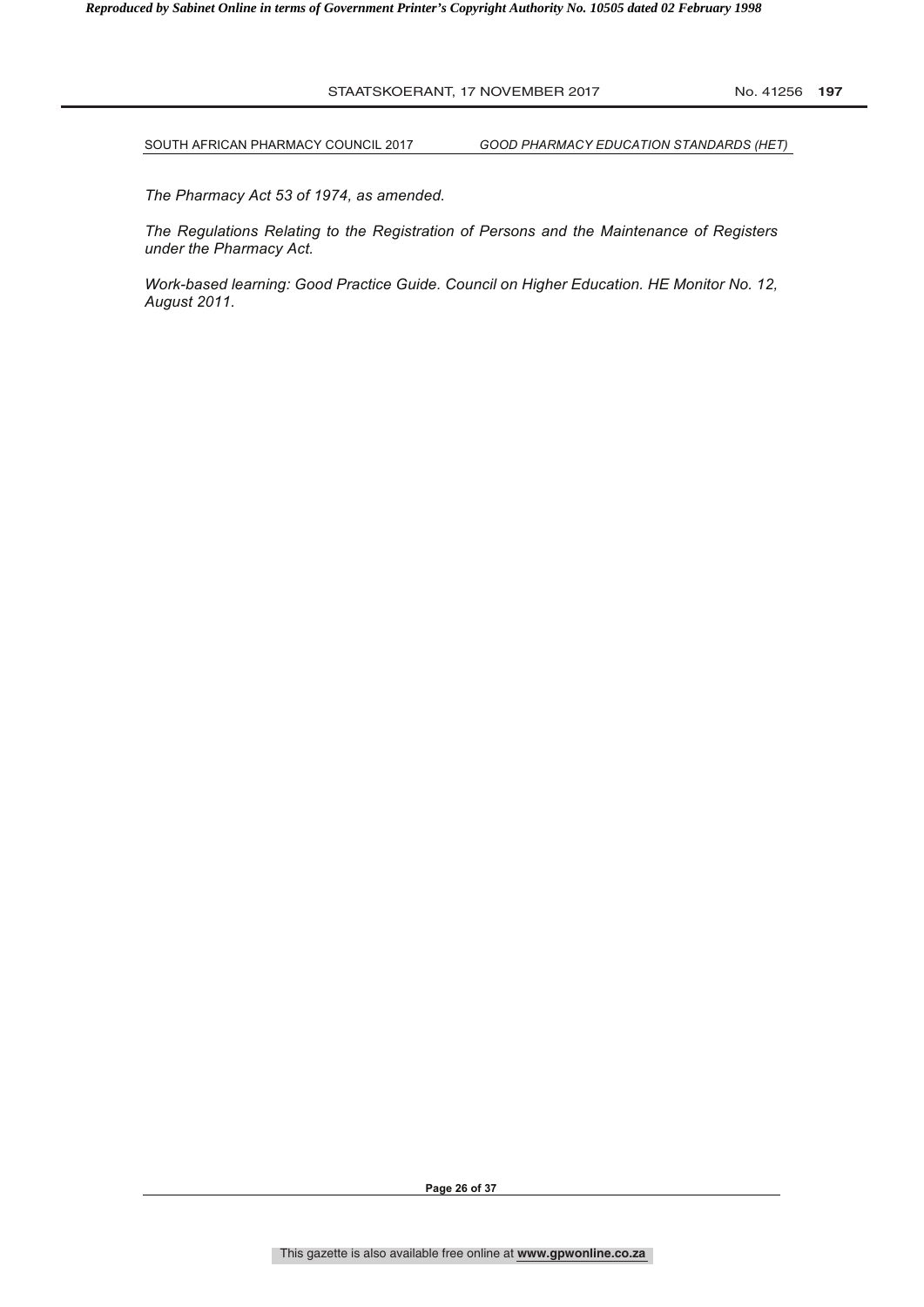#### *ADDENDUM 1: AN EXAMPLE OF SPACE REQUIREMENTS FOR A BPHARM PROGRAMME* **(ACCORDING TO THE DEPARTMENT OF EDUCATION'S SPACING NORMS DOC, 2009)**

#### **TABLE A.1: PHARMACY (CESM CATEGORY 07: EDUCATION)**

 $A =$ ASM classroom facilities' space per classroom station

 $U =$ Annual utilisation hours per classroom station

 $C =$ Annual student classroom contact hours per FTE non-research student of a particular CESM (classification of educational subject matter) category

# (1100) Standard Space Norms for Classroom Facilities (contact hours)

 $AxC/U$  $1.5x360/540 = 1 m<sup>2</sup>$ 

SOUTH ARREAM PHARMACY COUNCIL 2017<br>ADDENTION 17: AN EXTANT E OF SPACE REQUIREMENTS FOR A BPHARM PROGRAMME<br>ACCORDING 17: PHARMACY (CESM CATEGORY 07: EDUCATION SPACE TO RESULT AND RELATED AND THE CONSULTANT CONSULTANT<br>A CONS (1210, 1215, 1220, 1225) Standard Space Norms for Class / Open Laboratory Facilities (contact hours) AxC/U $3.5x170/600 = 0.1 m<sup>2</sup>$ 

(1300) Standard Space Norms for Office Facilities (contact hours) Based on 20 FTE students per FTE academic personnel member = 15  $m^2$  = 0.75  $m^2$  / FTE student

# Extract from Section 2.5.1

Reminder: the average of 15 ASM also includes office service (1315) space such as file rooms, duplicating rooms, vaults and waiting rooms, as well as small conference room (1355) areas not used for scheduled classes, together with any conference room service areas.

(1315) Filing Space, Duplicating Rooms, Waiting Rooms and other Office Service Areas  $15 m<sup>2</sup>$ 

(1355) Conference Room Service 15  $m<sup>2</sup>$ 

(1350) Conference Rooms: These fall under Office Facilities (1330)  $15m<sup>2</sup>$ 

# **(TABLE A.4) (CESM CATEGORY 2.0)**

(1250, 1255) Research/non-class Laboratory (provided for under Research Programme)  $0.8<sup>2</sup>$  / FTE student

(CESM CATEGORY 4.1) Library Service (study and office use): (Table A.4)  $1.550m<sup>2</sup>$  / FTF student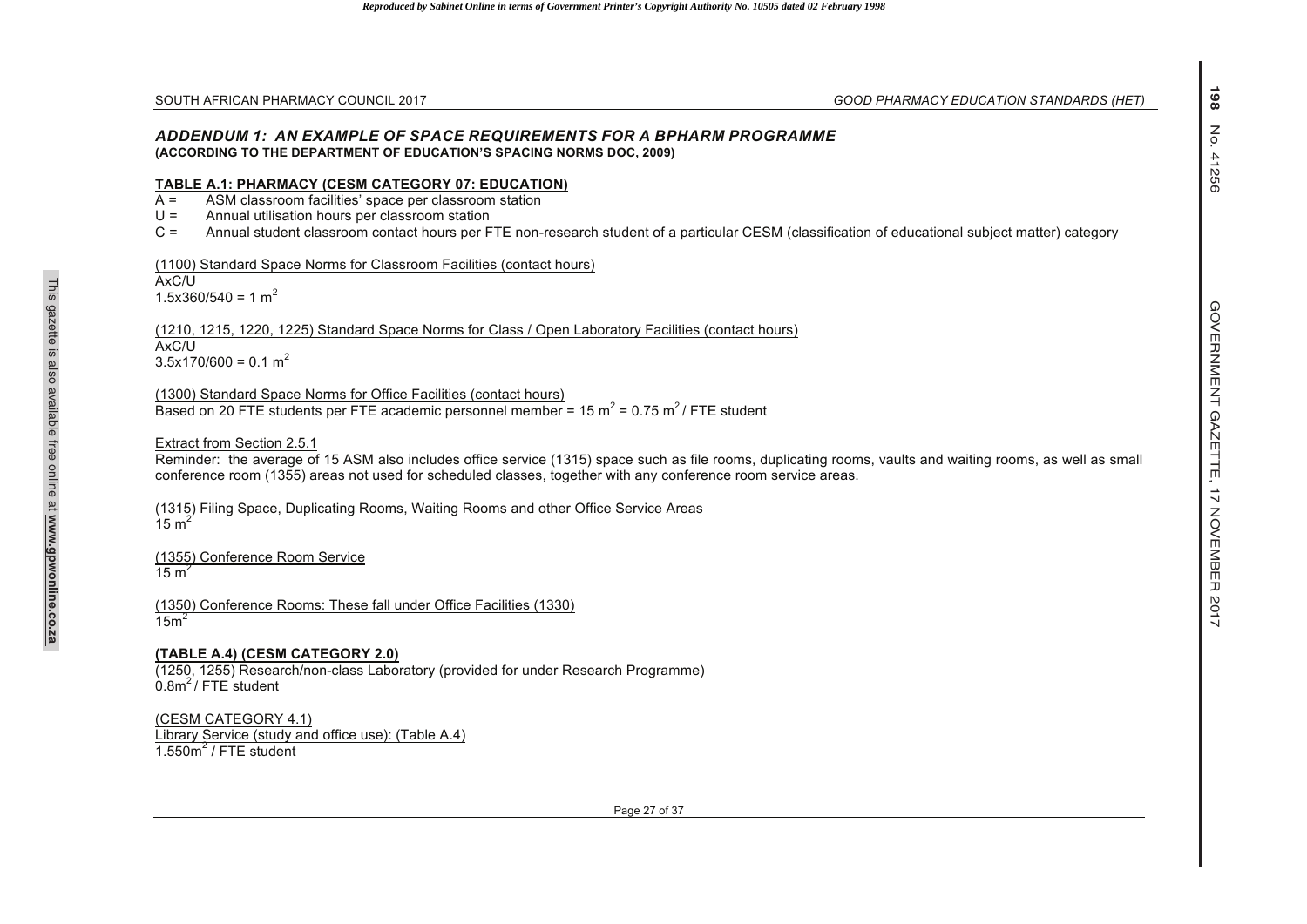#### SOUTH AFRICAN PHARMACY COUNCIL 2017

#### *GOOD PHARMACY EDUCATION STANDARDS (HET)*

| <b>UNIT</b>                                                                                                                       |                | 240 BPharm + 80 PG students p.a. |                   |
|-----------------------------------------------------------------------------------------------------------------------------------|----------------|----------------------------------|-------------------|
| Based on: DoE's ratio of 20 FTE students per FTE academic staff member: $15 \text{ m}^2$ + 20 = 0.75 m <sup>2</sup> / FTE student | No. of         | Unit area                        | <b>Total area</b> |
| Pharmacy's ratio of 13 FTE students per FTE academic staff member: $0.75 \text{ m}^2 \times 13 = 9.75 \text{ m}^2/\text{office}$  | units          | $(sq \, m)$                      | $(sq \, m)$       |
| Office (Head of Department)                                                                                                       |                | 9.75                             | 9.75              |
| Office (Secretary to HoD)                                                                                                         | $\overline{1}$ | 9.75                             | 9.75              |
| Office (Administrative Officer)                                                                                                   | 1              | 9.75                             | 9.75              |
| <b>UNDERGRADUATE PROGRAMME: BPHARM</b>                                                                                            |                |                                  |                   |
| Office (Course Coordinator)                                                                                                       | 1              | 9.75                             | 9.75              |
| Office (Lecturers)                                                                                                                | 16             | 9.75                             | 156               |
| Office (Secretary)                                                                                                                |                | 9.75                             | 9.75              |
| Office (Technical Staff)                                                                                                          | $\overline{2}$ | 9.75                             | 19.5              |
| Pharmaceutical Chemistry Laboratory (calculation based on annual intake of BPharm students, i.e. 60 students)                     | $\mathbf{1}$   | 0.8 / FTE student                | 48                |
| Pharmaceutics Formulation Laboratory (calculation based on annual intake of BPharm students, i.e. 60 students)                    | $\mathbf{1}$   | 0.8 / FTE student                | 48                |
| Pharmaceutics: Aseptic Laboratory (calculation based on annual intake of BPharm students, i.e. 60 students)                       | $\mathbf{1}$   | 0.8 / FTE student                | 48                |
| Analytical Pharmaceutical Chemistry Research Laboratory - share with postgraduates (calculation based on annual                   | $\mathbf{1}$   | 0.8 / FTE student                | 48                |
| intake of BPharm students, i.e. 60 students)                                                                                      |                |                                  |                   |
| Pharmaceutics: Production Simulation Laboratory (calculation based on annual intake of BPharm students, i.e. 60                   | $\mathbf{1}$   | 0.8 / FTE student                | 48                |
| students)                                                                                                                         |                |                                  |                   |
| Simulation Pharmacy: Dispensing Area (calculation based on annual intake of BPharm students, i.e. 60 students)                    | $\mathbf{1}$   | 0.8 / FTE student                | 48                |
| Lecture Halls (75 students) (60sq m)                                                                                              | $\overline{4}$ | 0.8 / FTE student                | 240               |
| Small Rooms (10 students)                                                                                                         | 24             | 0.8 / FTE student                | 192               |
| Computer Laboratory (teaching) (70 students)                                                                                      | $\mathbf 1$    | 0.8 / FTE student                | 56                |
| Computer Laboratory (student centre) (70 students)                                                                                | $\overline{2}$ | 0.8 / FTE student                | 112               |
| Meeting Room - small                                                                                                              | $\overline{2}$ | 8                                | 16                |
| Meeting Room - medium                                                                                                             | $\overline{2}$ | 9.75                             | 19.5              |
| Storerooms (laboratory)                                                                                                           | $\overline{2}$ | 9.75                             | 19.5              |
| Archive Room                                                                                                                      | $\overline{2}$ | 9.75                             | 19.5              |
| <b>POSTGRADUATE PROGRAMME</b>                                                                                                     |                |                                  |                   |
| Office (Secretary)                                                                                                                | 1              | 9.75                             | 9.75              |
| Office (16 full-time postgraduate students)                                                                                       | $\overline{1}$ | 0.8 / FTE student                | 12.8              |
| Filing Room                                                                                                                       | $\overline{1}$ | 9.75                             | 9.75              |
| Archive Room                                                                                                                      | 1              | 9.75                             | 9.75              |
| <b>Clinical Pharmacy</b>                                                                                                          |                |                                  |                   |
| Office                                                                                                                            | 3              | 9.75                             | 29.25             |
| Lecture Hall (all postgraduate programmes) (50 students)                                                                          | $\overline{1}$ | 0.8 / FTE student                | 40                |
| Meeting Room (share for all postgraduate programmes)                                                                              | $\overline{1}$ | 9.75                             | 9.75              |
| <b>Pharmaceutical Sciences</b>                                                                                                    |                |                                  |                   |
| Office                                                                                                                            | 2              | 9.75                             | 19.5              |

This gazette is also available free online at **www.gpwonline.co.za**

This gazette is also available free online at www.gpwonline.co.za

Page 28 of 37

No. 41256 **199**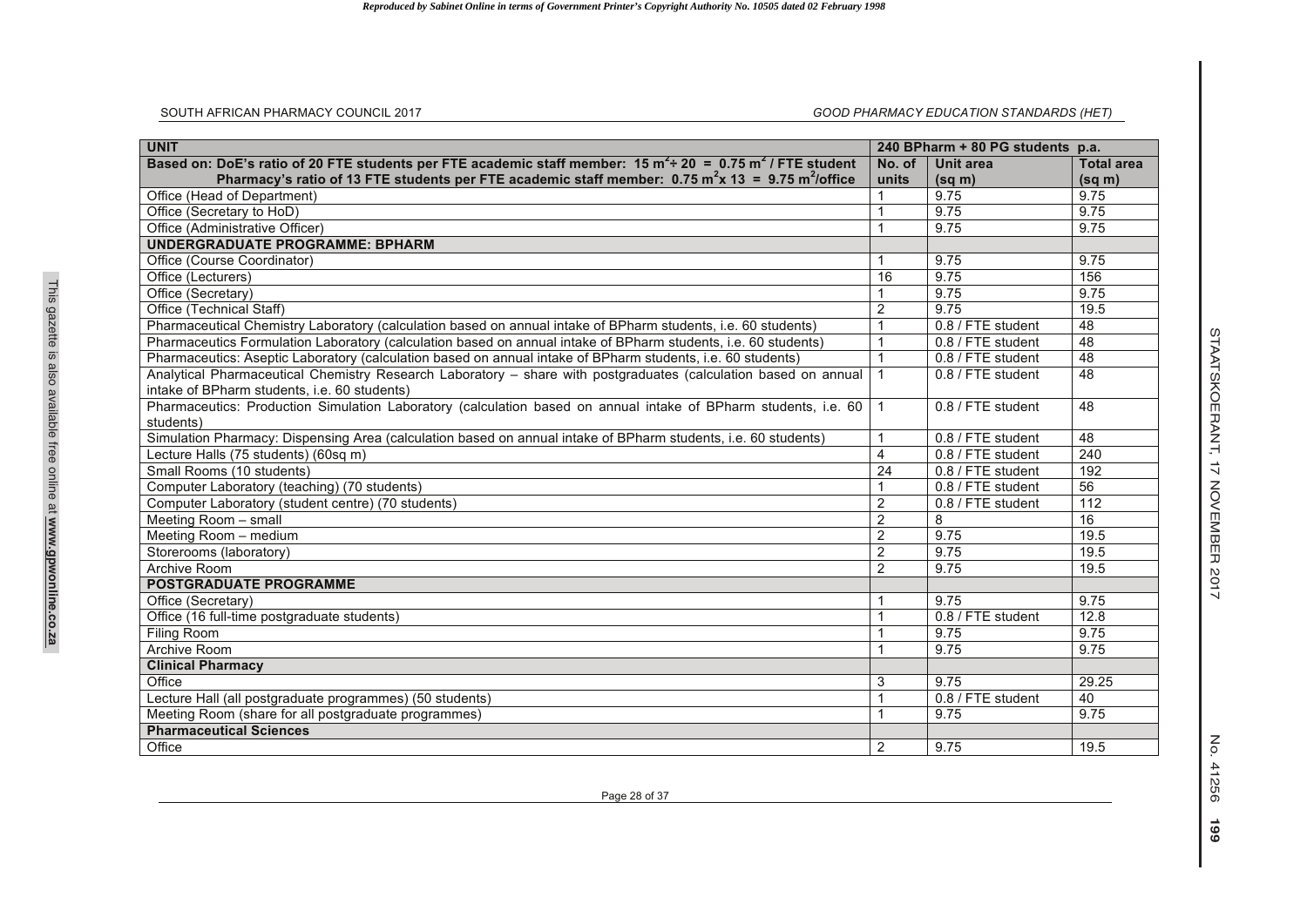| SOUTH AFRICAN PHARMACY COUNCIL 2017                                                                                              |                | GOOD PHARMACY EDUCATION STANDARDS (HET) |                   |
|----------------------------------------------------------------------------------------------------------------------------------|----------------|-----------------------------------------|-------------------|
| <b>UNIT</b>                                                                                                                      |                | 240 BPharm + 80 PG students p.a.        |                   |
| Based on: DoE's ratio of 20 FTE students per FTE academic staff member: $15 \text{ m}^2$ = 0.75 m <sup>2</sup> / FTE student     | No. of         | Unit area                               | <b>Total area</b> |
| Pharmacy's ratio of 13 FTE students per FTE academic staff member: $0.75 \text{ m}^2 \times 13 = 9.75 \text{ m}^2/\text{office}$ | units          | $(sq \, m)$                             | $(sq \, m)$       |
| Lecture Hall (share for all postgraduate programmes) (50 students sharing)                                                       |                | 0.8 / FTE student                       | 40                |
| Research Pharmaceutics Laboratory (50 students)                                                                                  | 2              | 0.8 / FTE student                       | 80                |
| Analytical Pharmaceutical Chemistry Research Laboratory - Share with BPharm (calculation based on annual intake of               | $\mathbf{1}$   | 0.8 / FTE student                       | 48                |
| BPharm students, i.e. 60 students)                                                                                               |                |                                         |                   |
| Meeting Room (share for all postgraduate programmes)                                                                             |                | 9.75                                    | 9.75              |
| <b>Hospital Pharmacy and Medicine Supply Management</b>                                                                          |                |                                         |                   |
| Office                                                                                                                           | 2              | 9.75                                    | 19.5              |
| Lecture Hall (share for all postgraduate programmes)                                                                             |                | 0.8 / FTE student                       | 40                |
| Meeting Room (share for all postgraduate programmes)                                                                             |                | 9.75                                    | 9.75              |
| Radiopharmacy                                                                                                                    |                |                                         |                   |
| Office                                                                                                                           |                | 9.75                                    | 9.75              |
| Lecture Hall (share for all postgraduate programmes) (50 students sharing)                                                       |                | 0.8 / FTE student                       | 40                |
| Meeting Room (share for all postgraduate programmes)                                                                             |                | 9.75                                    | 9.75              |
| <b>Pharmacy Education</b>                                                                                                        |                |                                         |                   |
| Office                                                                                                                           |                | 9.75                                    | 9.75              |
| Lecture Hall (share for all postgraduate programmes) (50 students sharing)                                                       |                | 0.8 / FTE student                       | 40                |
| Meeting Room (share for all postgraduate programmes)                                                                             |                | 9.75                                    | 9.75              |
| <b>SELF-GENERATED SUPPORT PROGRAMMES (where applicable)</b>                                                                      |                |                                         |                   |
| <b>Project Coordination Unit</b>                                                                                                 |                |                                         |                   |
| Office (Project Manager)                                                                                                         | $\overline{2}$ | 9.75                                    | 19.5              |
| Office (Staff/ Research Associates)                                                                                              | $\overline{4}$ | 9.75                                    | 39                |
| Store Room                                                                                                                       | $\overline{2}$ | 9.75                                    | 19.5              |
| Project Laboratory (50 students)                                                                                                 | $\overline{4}$ | 0.8 / FTE student                       | 160               |
| <b>DEPARTMENTAL</b>                                                                                                              |                |                                         |                   |
| Library (80 students)                                                                                                            |                | $1.550$ / FTE student                   | 124               |
| <b>Filing Room</b>                                                                                                               |                | 9.75                                    | 9.75              |
| Boardroom                                                                                                                        |                | 9.75                                    | 9.75              |
| <b>Reception Area</b>                                                                                                            | $\overline{2}$ | 9.75                                    | 19.5              |
| <b>Staff Rooms</b>                                                                                                               | $\overline{2}$ | 9.75                                    | 19.5              |
| Cold Room                                                                                                                        |                | 9.75                                    | 9.75              |
| Kitchen                                                                                                                          | 2              | 9.75                                    | 19.5              |
| <b>TOTAL SPACE REQUIREMENT</b>                                                                                                   |                |                                         | 2103.05           |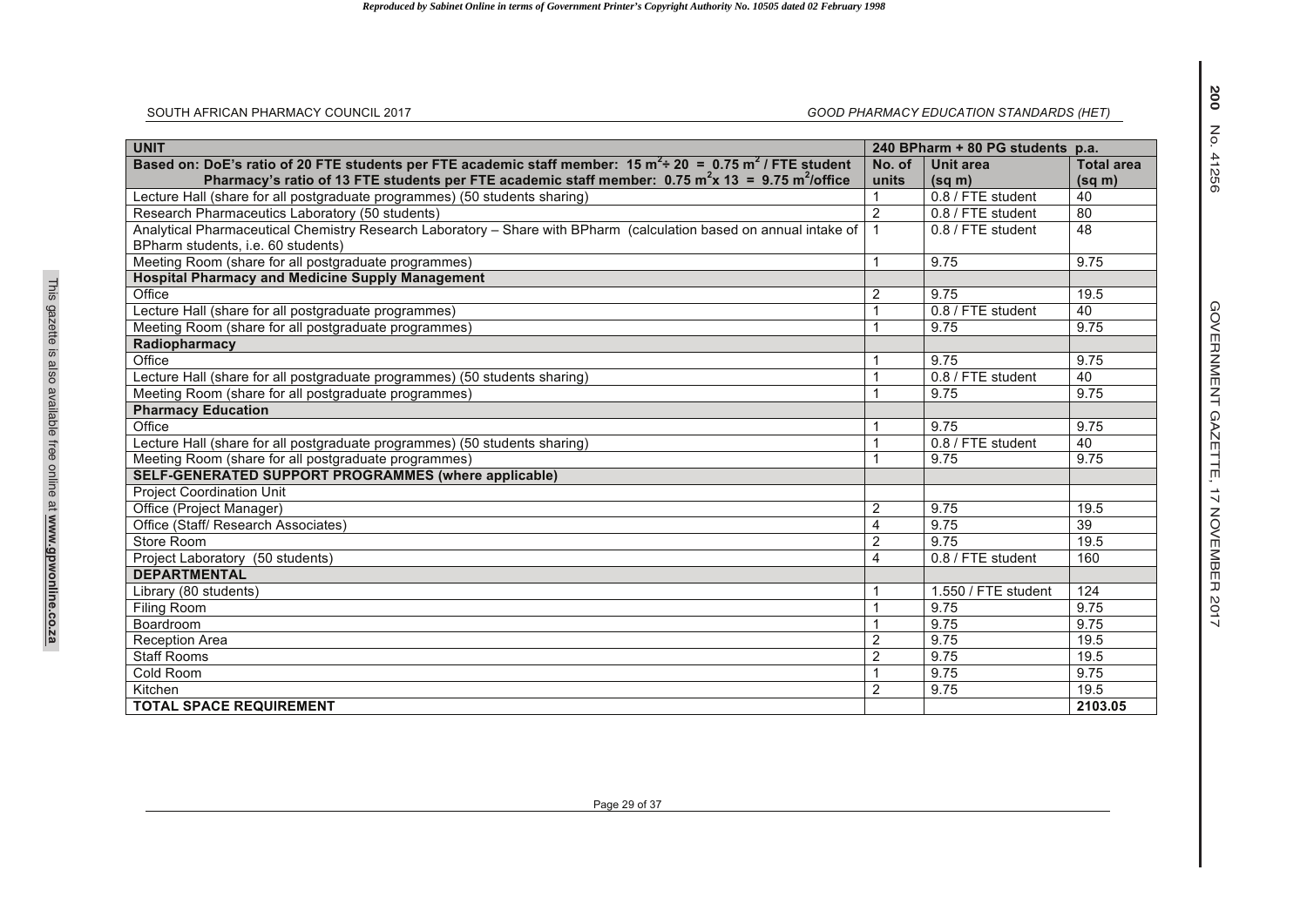SOUTH AFRICAN PHARMACY COUNCIL 2017 *GOOD PHARMACY EDUCATION STANDARDS (HET)*

#### *ADDENDUM 2: CRITERIA FOR THE EVALUATION OF FOREIGN QUALIFICATIONS*

#### **1. INTRODUCTION**

As in most countries, the practice of a profession in South Africa requires evidence of an appropriate level of education and practical experience. The recognition of qualifications in most health-related professions is the responsibility of a registration authority established by government statute. To be able to work as a pharmacist in South Africa, registration with the South African Pharmacy Council is needed. The practice of pharmacy by unregistered persons is punishable by law. A candidate who obtained their qualification outside South Africa may apply for registration as a pharmacist subject to compliance with the requirements as set by Council.

Pharmacists in South Africa are expected to:

- organise the manufacturing, compounding and packaging of pharmaceutical products;
- organise the procurement, storage and distribution of pharmaceutical products;
- dispense and ensure the optimum use of medicine prescribed to the patient;
- provide pharmacist initiated care to the patient and ensure the optimum use of medicine;
- provide education and information on health care and medicine;
- promote community health and provide related information and advice;
- participate in research to ensure the optimal use of medicine.

All applications are considered by the CPD committee of Council. Each application is considered on merit. After an application has been evaluated, Council may decide, that, if the applicant complies with all the requirements and has passed the necessary examinations he/she may be registered either as a pharmacists' assistant, pharmacist intern for purposes of undergoing practical training or register the applicant as a pharmacist for purpose of performing pharmaceutical community service.

# **2. PURPOSE**

To inform foreign qualified persons of the requirements regarding registration in pharmacy.

#### **3. REGISTRATION REQUIREMENTS**

Candidates who wish to register in pharmacy must submit the following documents:

- (a) Application forms approved by Council and proof of payment of the prescribed fee;
- (b) Certified copy of ID/Passport;
- (c) Original SAQA evaluation certificate;
- (d) Original confirmation letter from examining body/university;
- (e) Certified copy of qualification as a pharmacist;
- (f) Original International English Language Testing System Certificate (IELTS);
- (g) Certified proof of registration as a pharmacist with the regulatory body;
- (h) Original letter of Good Standing from the regulatory body;
- (i) Proof of practical training or internship from the regulatory body;
- (j) Information regarding syllabus and curriculum of the qualification;
- (k) Letter of support from DOH/FWMP;
- (l) Proof of participation in CPD in the country of origin.

Once all the required documents have been received, evaluated and complies with the

Page 30 of 37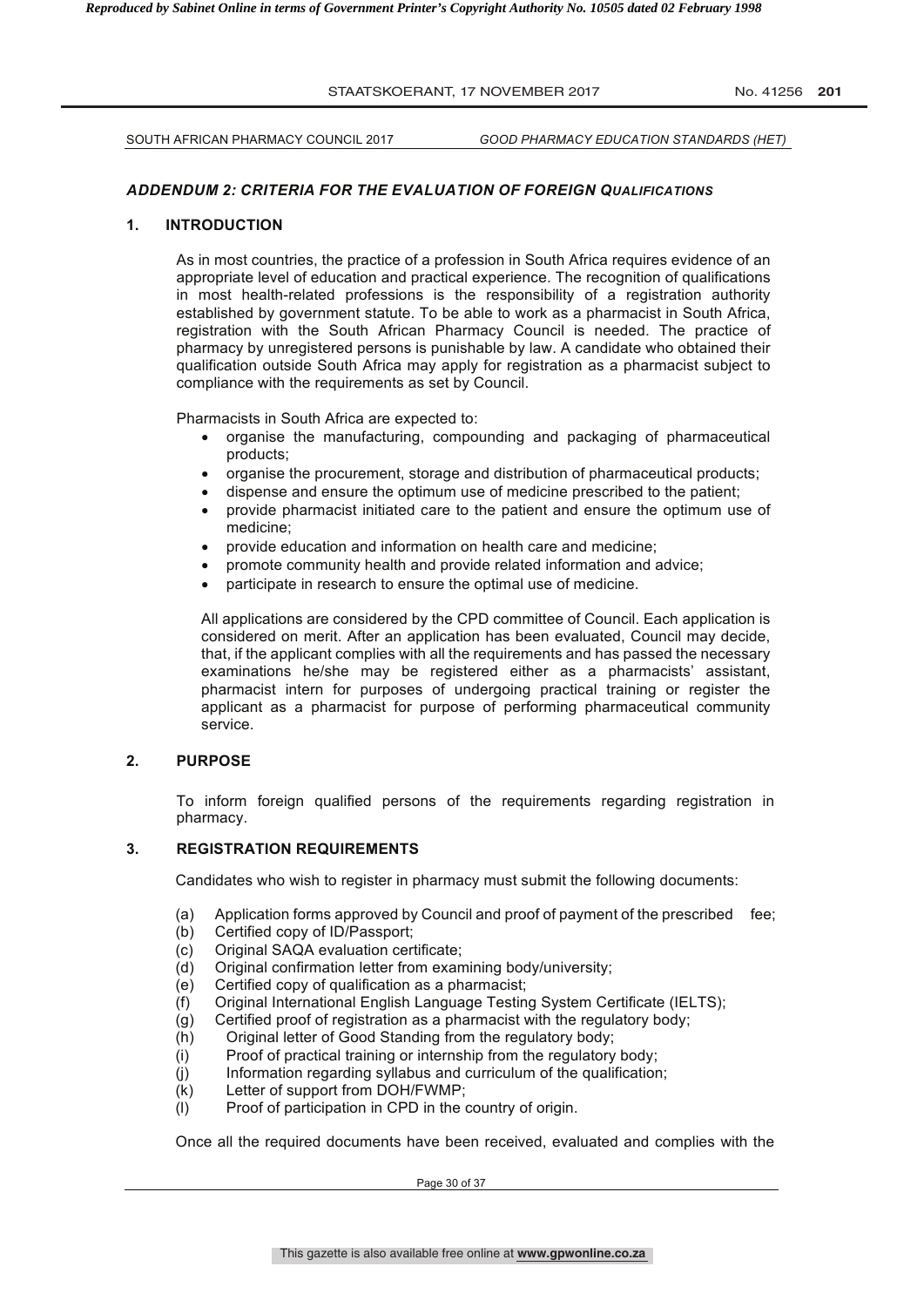SOUTH AFRICAN PHARMACY COUNCIL 2017 *GOOD PHARMACY EDUCATION STANDARDS (HET)*

criteria set by Council and the applicant is successful in the professional examinations, the applicant will be **issued with a letter informing them of the approval.**

#### **4. REGISTRATION FEE**

The candidates shall be required to pay a prescribed fee for evaluation of their credentials as published.

Page 31 of 37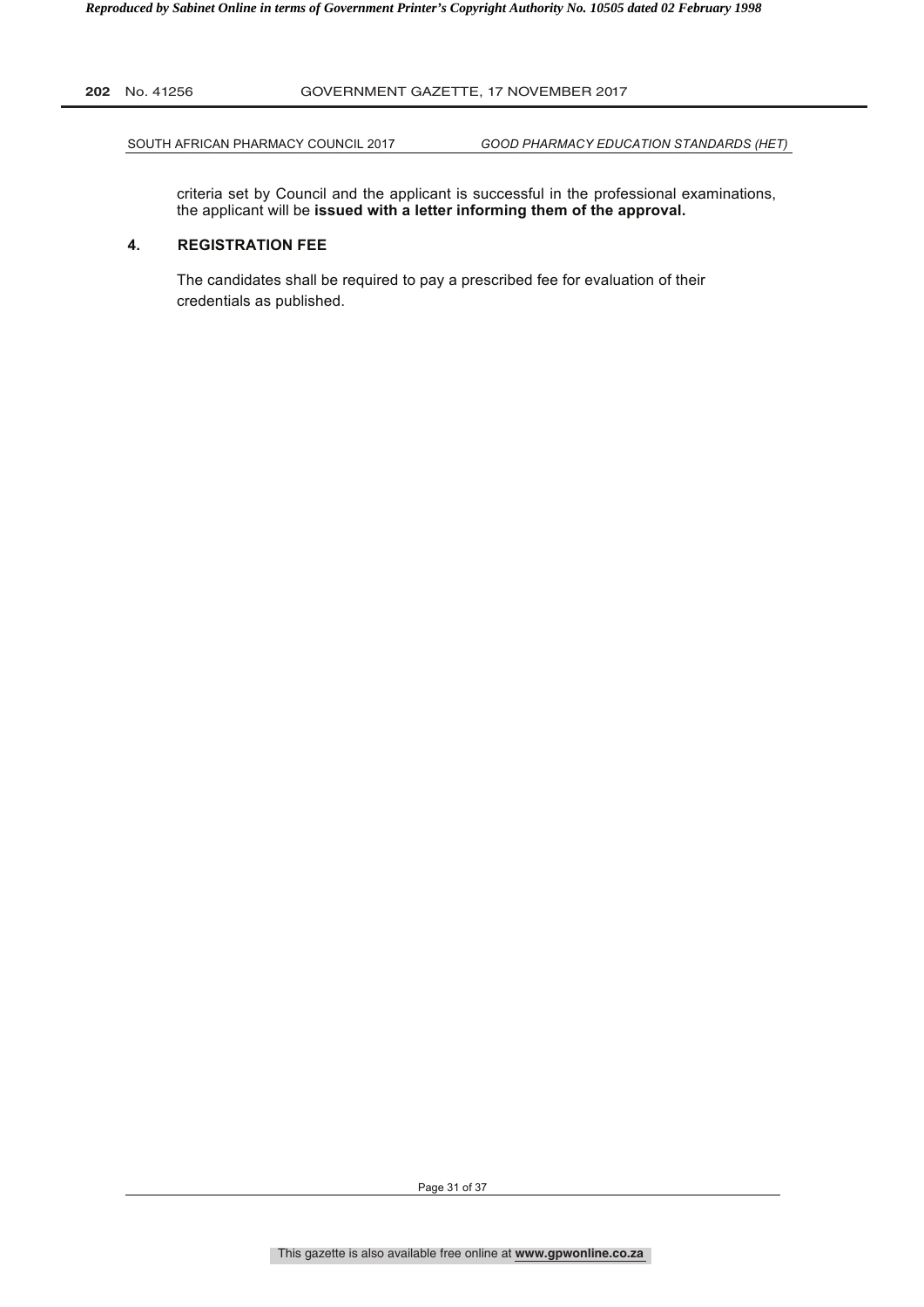SOUTH AFRICAN PHARMACY COUNCIL 2017 *GOOD PHARMACY EDUCATION STANDARDS (HET)*

#### *ADDENDUM 3: EXIT LEVEL OUTCOMES FOR THE QUALIFICATIONS IN PHARMACY* **Higher Certificate in Pharmacy Technical Support**

**ELO1:** Apply scientific knowledge in the provision of basic pharmaceutical support services.

> (Range of basic pharmaceutical support services include, but are not limited to: weighing of active ingredients, mixing, packing, labelling etc., and excluding any functions related to interpretation, evaluation, validation and quality assurance.)

- **ELO2:** Provide functional support to compound, manipulate and prepare medicines (nonsterile) for specific patients in compliance with standard operating procedures (SOPs) under the supervision of a pharmacist.
- **ELO3:** Provide functional support in the manufacture, package and/or repackage of nonsterile and scheduled substances/medicines in compliance with *Good Manufacturing Practice* (GMP) guidelines under the supervision of a pharmacist.
- **ELO4:** Provide functional support in the management of medicine stock, scheduled substances, medical supplies and devices in compliance with *Good Wholesale and Distribution Practice* (GWDP) and legal requirements under the supervision of a pharmacist.
- **ELO5:** Provide functional support in Phase 2 of dispensing under the supervision of a pharmacist.
- **ELO6:** Perform general housekeeping and administrative tasks in a pharmacy and/or dispensary.
- **ELO7:** Provide information to promote health and wellness related to the *Standard Treatment Guidelines* (STG) and the *Essential Medicines List* (EML).
- **ELO8:** Demonstrate the use of ICT in the management of inventory in a manufacturing, wholesale, community or organisational pharmacy/dispensary (either the public or the private sector)

#### **Advanced Certificate in Pharmacy Technical Support**

- **ELO1:** Apply scientific knowledge to provide technical support in pharmaceutical services.
- **ELO2:** Provide technical support to compound, manipulate and prepare sterile and nonsterile medicines and scheduled substances in compliance with standards as described in *Good Pharmacy Practice* (GPP) rules and GMP guidelines under the supervision of a pharmacist.
- **ELO3:** Provide technical support to manufacture, package and repackage sterile and nonsterile medicines and scheduled substances in compliance with GMP guidelines under the supervision of a pharmacist.
- **ELO4:** Provide technical support to order, manage, despatch and dispose of medicines, scheduled substances, medical supplies and devices in compliance with GWDP and legal requirements.
- **ELO5:** Provide technical support to dispense prescriptions for patients in compliance with applicable legislation, including GPP.

Page 32 of 37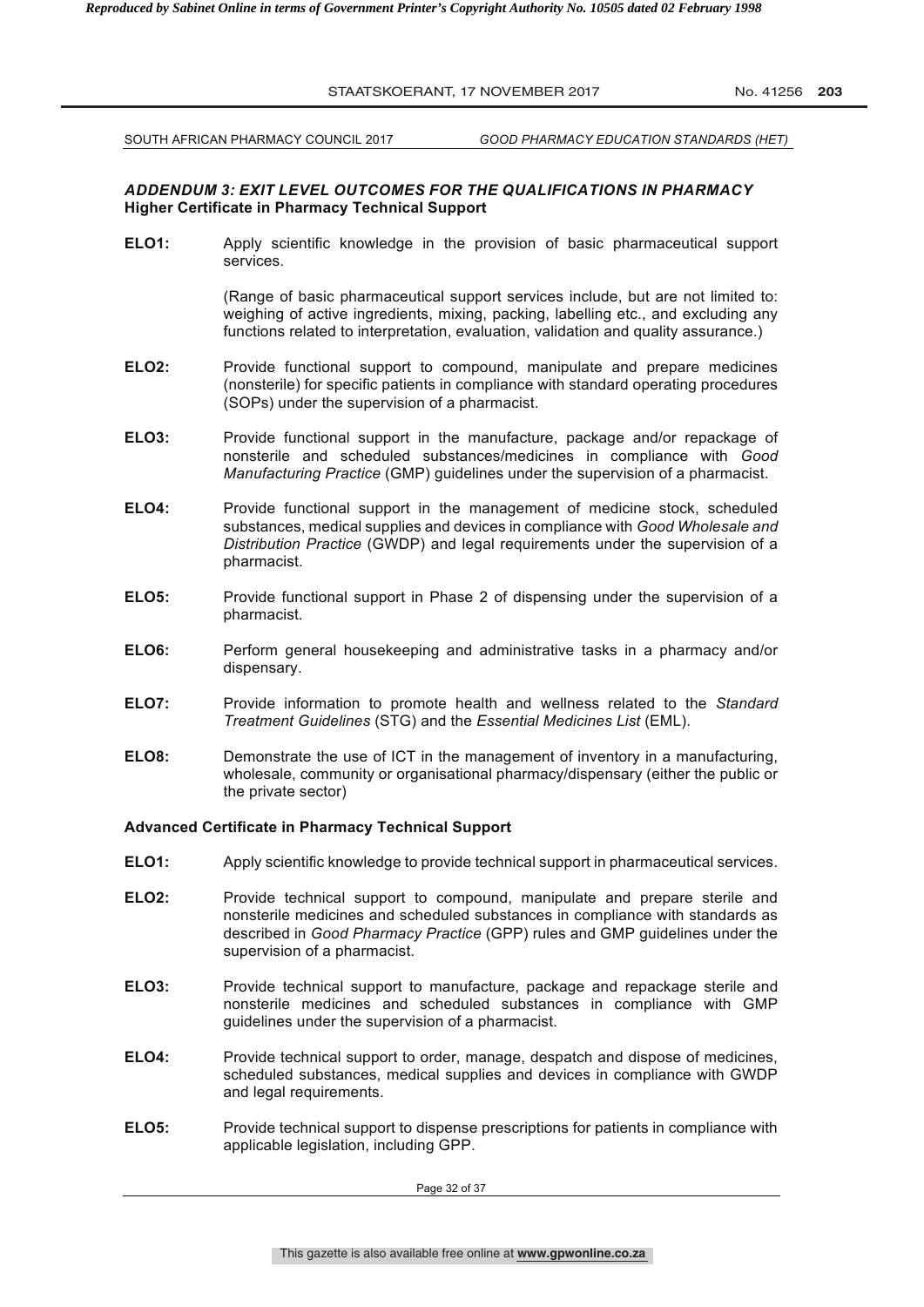SOUTH AFRICAN PHARMACY COUNCIL 2017 *GOOD PHARMACY EDUCATION STANDARDS (HET)*

- **ELO6:** Provide Schedule 0 and 1 medicines in accordance with legal requirements, including GPP.
- **ELO7:** Manage the dispensary in a primary healthcare clinic under the indirect supervision of a pharmacist.
- **ELO8:** Demonstrate an understanding of the principles of management of common chronic conditions.
- **ELO9:** Demonstrate an understanding of principles of traditional African medicines.
- **ELO10:** Demonstrate an understanding of principles of complementary medicines.
- **ELO11:** Demonstrate an understanding of principles of nutraceuticals and functional foods.

#### **BPharm Exit Level Outcomes**

- **ELO1:** Integrate and apply foundational scientific principles and knowledge to pharmaceutical sciences. The range of scientific principles and knowledge must include, but is not limited to: chemistry, microbiology, biochemistry, mathematics, physics, physiology, pathophysiology, anatomy, social and behavioural sciences, including biomedical ethics.
- **ELO2:** Apply integrated knowledge of product development and formulation in the compounding, manufacturing, distribution and dispensing of pharmaceutical products.
- **ELO3:** Compound, manipulate and prepare medication in compliance with GPP rules, GMP and/or *Good Clinical Practice* (GCP) guidelines.
- **ELO4:** Manage the manufacture, packaging and registration of pharmaceutical products in compliance with GMP and GCP.
	- the range of pharmaceutical products must include, but is not limited to: medicines, veterinary products, biological products.
- **ELO5:** Manage the logistics of the selection, procurement, storage, distribution and disposal of pharmaceutical products.
- **ELO6:** Dispense medication and ensure optimal pharmaceutical care for the patient in compliance with GPP and, where applicable, GCP.
	- the range of dispensing process must include, but is not limited to: interpretation and evaluation, preparation and labelling, provision of information and instructions, therapeutic intervention and supply of medicines to the patient and monitoring of compliance.
- **ELO7:** Apply a pharmaceutical care management approach to ensure rational medicine use.
- **ELO8:** Initiate and/or modify therapy, where appropriate, within the scope of practice of a pharmacist and in accordance with GPP and GCP, where applicable.
- **ELO9:** Promote public health.

Page 33 of 37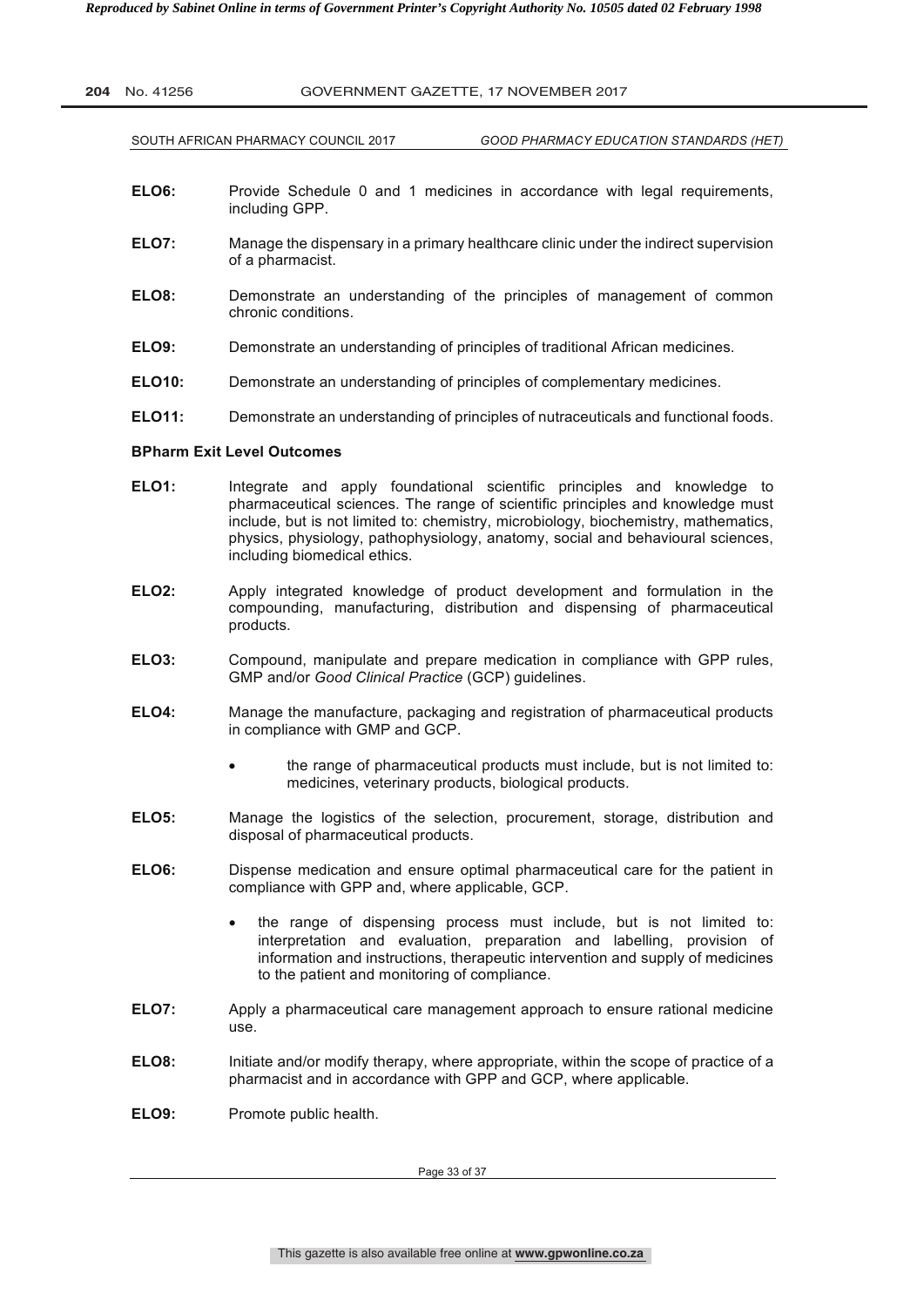SOUTH AFRICAN PHARMACY COUNCIL 2017 *GOOD PHARMACY EDUCATION STANDARDS (HET)*

**ELO10:** Integrate and apply management principles in the practice of pharmacy.

**ELO11:** Participate in research.

#### **Professional Master's Degrees**

The exit level outcomes for these qualifications are contained in the respective qualification and curriculum outline documents.

#### *ADDENDUM 4: REQUIREMENTS AND PROCEDURES OF COUNCIL FOR ACCREDITATION OF PROSPECTIVE PROVIDERS AND REACCREDITATION AND MONITORING OF CURRENT PROVIDERS*

#### **A. PURPOSES OF AND PROCESSES FOR THE ACCREDITATION/ REACCREDITATION, EVALUATION AND ASSESSMENT OF PROSPECTIVE AND CURRENT PROVIDERS**

#### **1. Purposes of accreditation/reaccreditation of providers**

**Note:** The purposes of the evaluation and accreditation/reaccreditation of providers of education and training organisations are to:

- (a) Advance the quality of education and training, thereby advancing the quality of the provision of pharmaceutical services.
- (b) Establish criteria and characteristics for approved education and training experiences.
- (c) Provide pharmacy employers and personnel with a dependable basis for selecting accredited/reaccredited providers of education and training.
- (d) Provide for a uniform basis of the provision of education and training, facilitating the portability of credits and qualifications among pharmacy sectors and providers.
- (e) Provide feedback to providers about their courses and encourage self-evaluation with a view towards the continual improvement and strengthening of the education and training activities of pharmacy personnel.
- (f) The minimum requirements for the accreditation/reaccreditation of providers of learning programmes for pharmacy personnel must be based on the criteria set out in section 3 below. Private providers that offer full qualifications must be accredited by the Department of Higher Education and Training (DHET) as a provider.

#### **2. The process of evaluation and assessment of providers for accreditation/ reaccreditation**

- (a) The evaluation of a provider must be conducted by persons and/or organisations appointed by Council.
- (b) Evaluators must receive appropriate training from Council about the requirements for the evaluation of courses. This includes that the language used is appropriate to the level of the course(s) being offered, as well as guidance on the way in which the requirements are applied in order to ensure consistency across providers, particularly in respect of the assessment of outcomes, so that qualified students are able to perform their designated tasks in the workplace.

The evaluation of prospective providers of education and training must include measuring the applicant against specified criteria to assess the capacity of the provider, using compliance with the respective ELOs as the main point of reference.

Page 34 of 37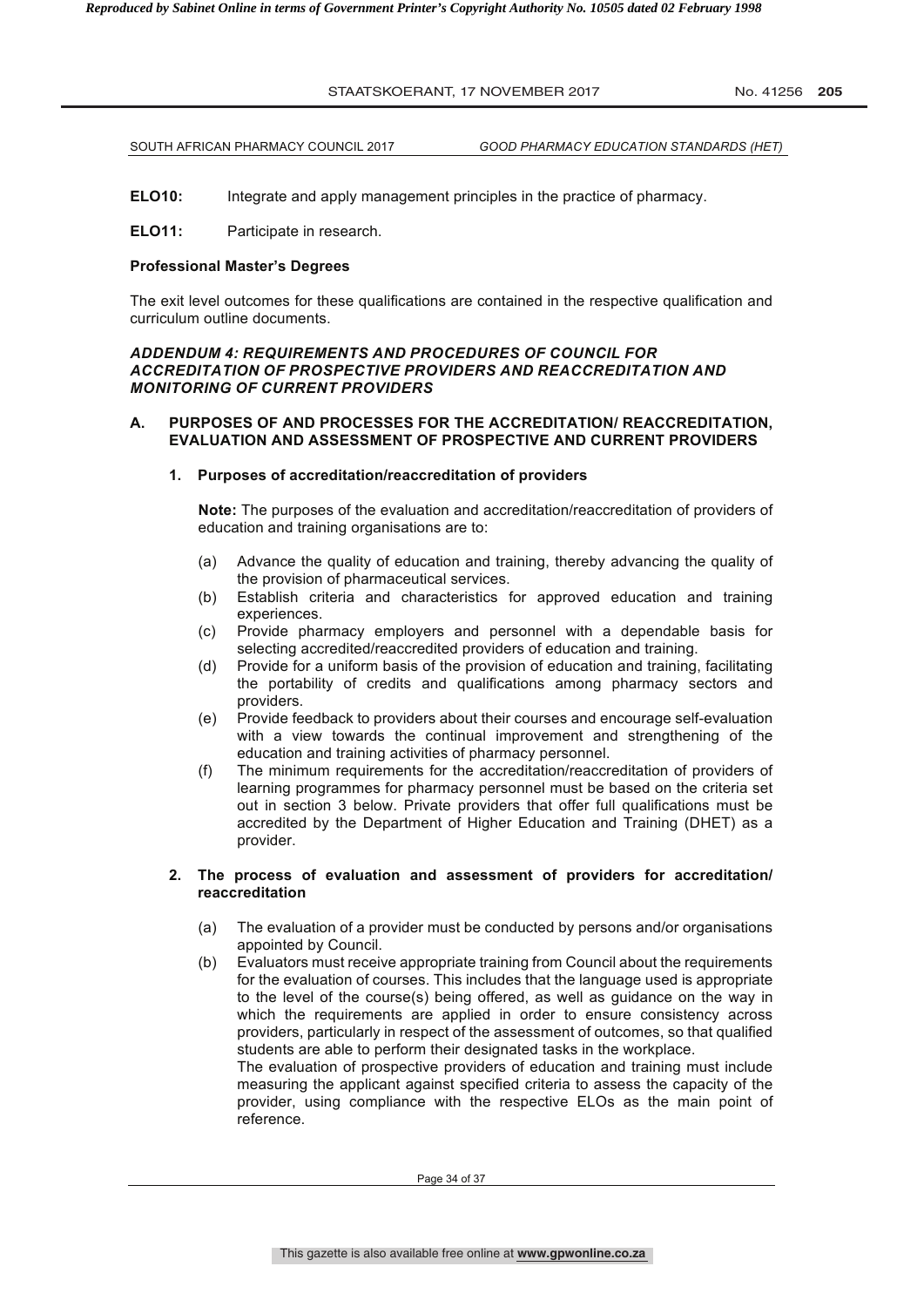| GOVERNMENT GAZETTE, 17 NOVEMBER 2017<br><b>206</b> No. 41256 |
|--------------------------------------------------------------|
|--------------------------------------------------------------|

SOUTH AFRICAN PHARMACY COUNCIL 2017 *GOOD PHARMACY EDUCATION STANDARDS (HET)*

#### **3. Criteria for accreditation/reaccreditation of providers**

- (a) The criteria for accreditation/reaccreditation of a provider of education and training must be based on an evaluation of:
	- (i) the provider of education and training
	- (ii) the course in question, including the curriculum and method of instruction.
- (b) The following criteria, inter alia, must be considered by Council when a provider is evaluated in relation to a specific course:
	- (i) registration as a provider with the Department of Higher Education and Training in terms of any other applicable legislation
	- (ii) adequate strategic planning
	- (iii) a demonstrable quality management system
	- (iv) competent facilitators of learning
	- (v) an appropriate system for the assessment of students
	- (vi) courses of a suitable quality
	- (vii) appropriate practical training and WBL, where applicable.

#### **4. Evaluation of prospective providers of education and training**

Prospective providers of education and training must comply with the following standards (See also B below: Minimum standards for accreditation visits).

- (a) Three years prior to the planned admission of students, notify Council of its intention to do so. This step will be evaluated at Council offices.
- (b) Two years prior to the admission of students, provide Council with a business plan which describes the intentions of the provider in regard to compliance with Standard 2 – minimum standards for organisation and administration, and Standard 3 – minimum standards for training. This step will be evaluated during an accreditation visit to the intending provider.
- (c) One year prior to the admission of students, provide Council with a strategic plan which describes how Standards 2 and 3 will be met and its intentions and progress with the implementation of Standard 4 – minimum standards for facilities, and financial, human and physical resources; Standard 5 – minimum standards for delivery of programmes; Standard 6 – minimum standards for students; and Standard 7.2.1 – minimum standards for the quality management system. This step will be evaluated during an accreditation visit to the intending provider.
- (d) During the initial and subsequent years of the introduction of the programme accreditation visits will be carried out on an annual basis.
- (e) Full accreditation may only be conferred on a provider on completion of the first cycle of training.

#### **5. Registration as a provider**

Providers must be registered with Council. Where whole qualifications are offered by a provider other than a public education organisation, such organisation must be registered as a private provider/educational organisation with the Department of Higher Education and Training, as indicated above. Accreditation with the Council on Higher Education is mandatory.

Page 35 of 37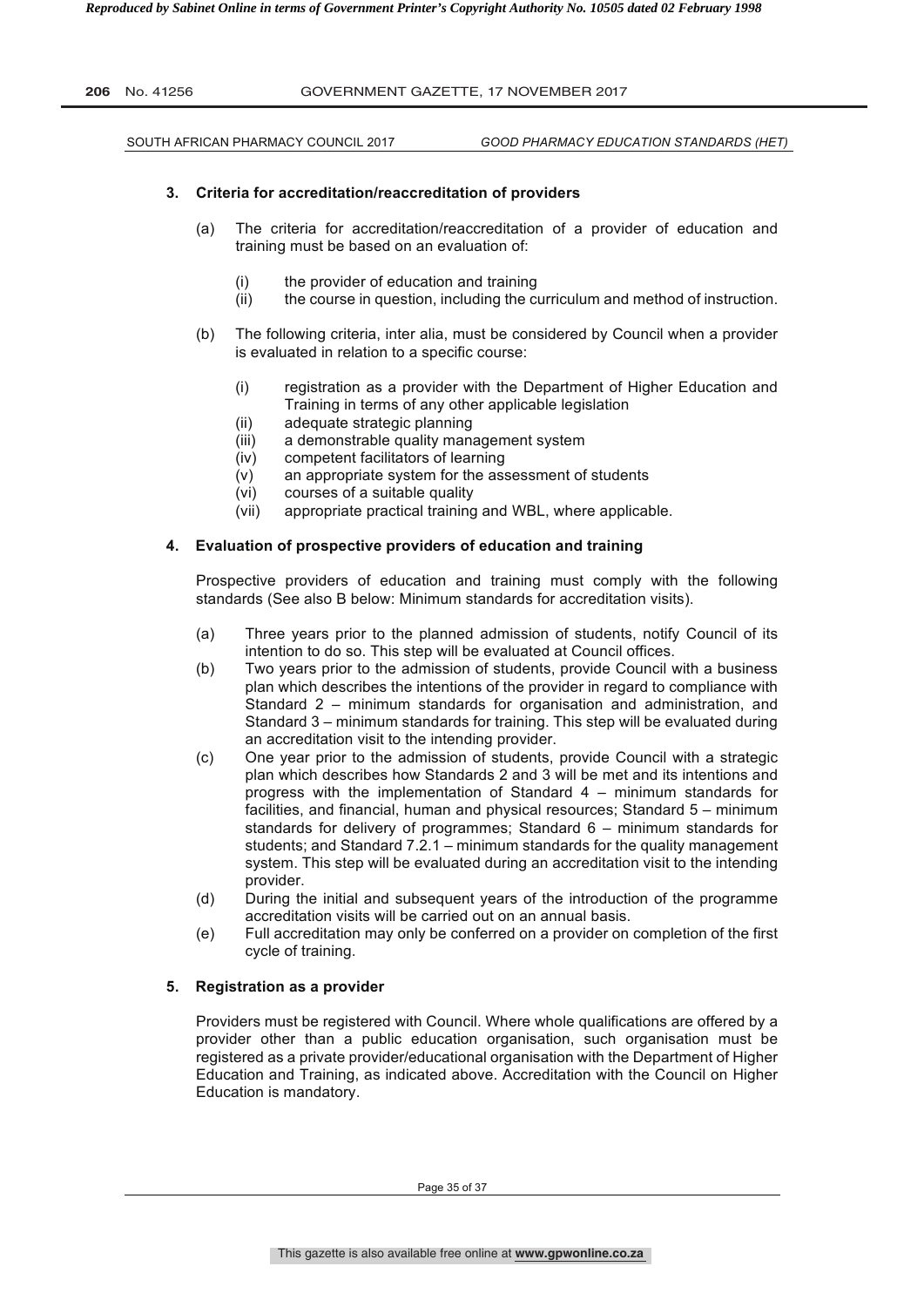SOUTH AFRICAN PHARMACY COUNCIL 2017 *GOOD PHARMACY EDUCATION STANDARDS (HET)*

#### **B REQUIREMENTS FOR ACCREDITATION VISITS**

Accreditation visits for the qualification offered by the school must be conducted on a yearly basis until the first student group graduates. The aim of these visits is to ensure adherence to the prescribed minimum standards listed below:

#### **Learning assumed to be in place**

The actual knowledge and skills-base the learner will need to have in order to be able to embark on a learning programme must be specified.

#### **Qualification rules**

The structure of the curriculum must show the allocation of modules into fundamental, core and elective components and their credit value must be provided.

#### **Exit level outcomes (ELOs) in relation to the curriculum**

All module codes that cover the ELOs and the specified number of credits allocated to each ELO must be provided. Motivation must be provided if the number of credits per ELO deviates by more than 30% from the required credits.

#### **Critical cross-field outcomes in relation to the curriculum**

Module codes where the critical cross-field outcomes are found must be provided.

#### **Detailed module content and learning outcomes with reference to assessment criteria**

The module names and codes that constitute the programme must be provided and the associated assessment criteria for each module must be specified.

#### **Teaching and learning strategies**

The teaching and learning strategy/strategies for different modules or clusters of modules must be described.

#### **Assessment and moderation**

How assessment methods are aligned with outcomes must be indicated, referring also to the mode of delivery, level and needs of students. How moderation is carried out and when external moderation takes place must be specified.

#### **Compliance with requirements relating to spacing norms for physical facilities**

#### **Compliance with requirements relating to WBL**

#### **C. REQUIREMENTS FOR MONITORING VISITS**

Ongoing adherence to quality assurance measures is required to ensure that premises, systems and procedures are of an acceptable standard. The Council will, therefore, conduct monitoring visits to each institution, as and when determined by Council, to ensure adherence to the prescribed criteria for the programmes and courses offered by the respective school. Compliance with the following is required:

- the rules for the PT qualification
- the qualification rules for the BPharm degree
- applicable exit level outcomes (ELOs)
- associated assessment criteria
- critical cross-field outcomes
- requirements relating to assessment and moderation.

Page 36 of 37